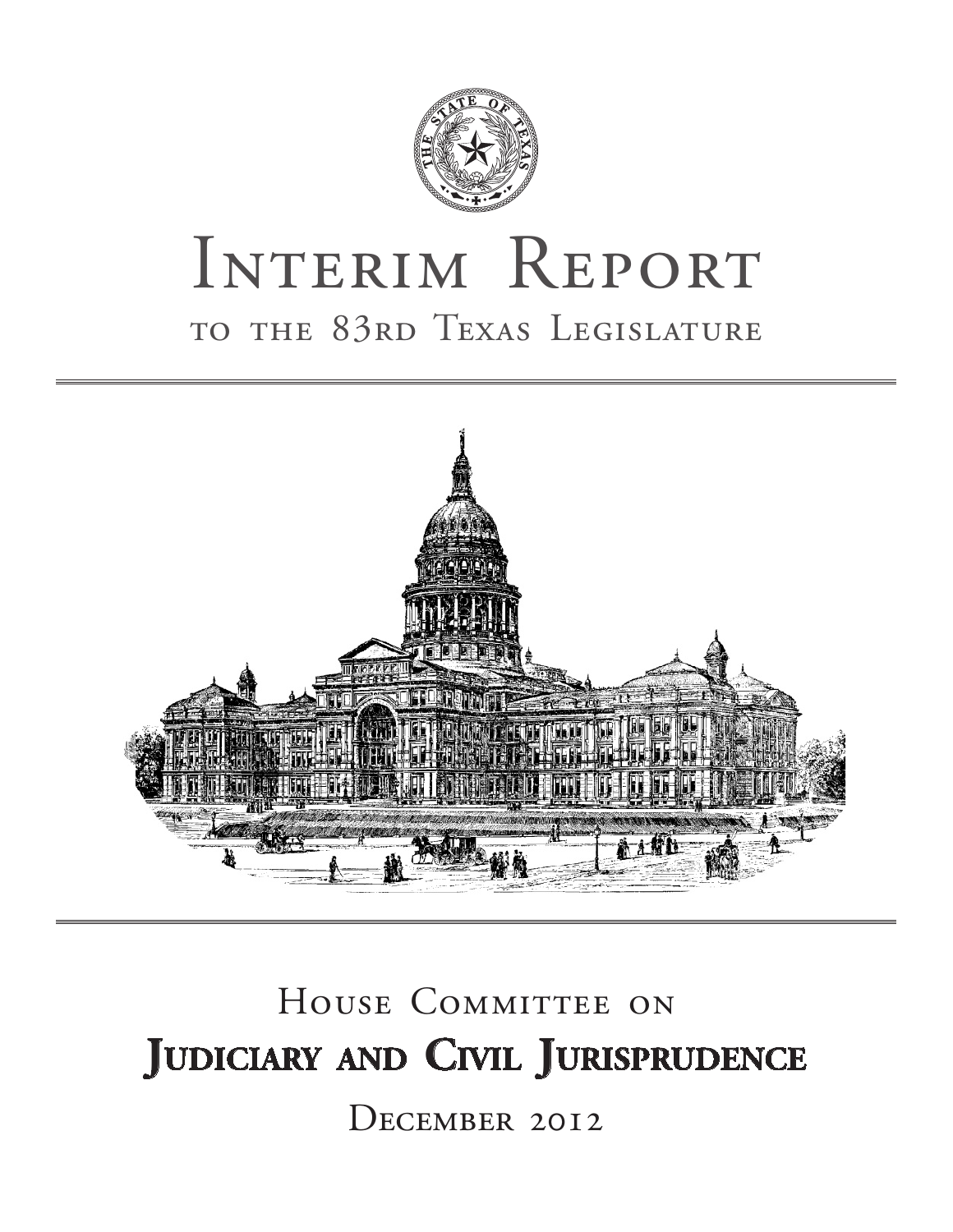## **HOUSE COMMITTEE ON JUDICIARY & CIVIL JURISPRUDENCE TEXAS HOUSE OF REPRESENTATIVES INTERIM REPORT 2012**

**A REPORT TO THE HOUSE OF REPRESENTATIVES 83RD TEXAS LEGISLATURE** 

> **JIM JACKSON CHAIRMAN**

**COMMITTEE CLERK KARI KING**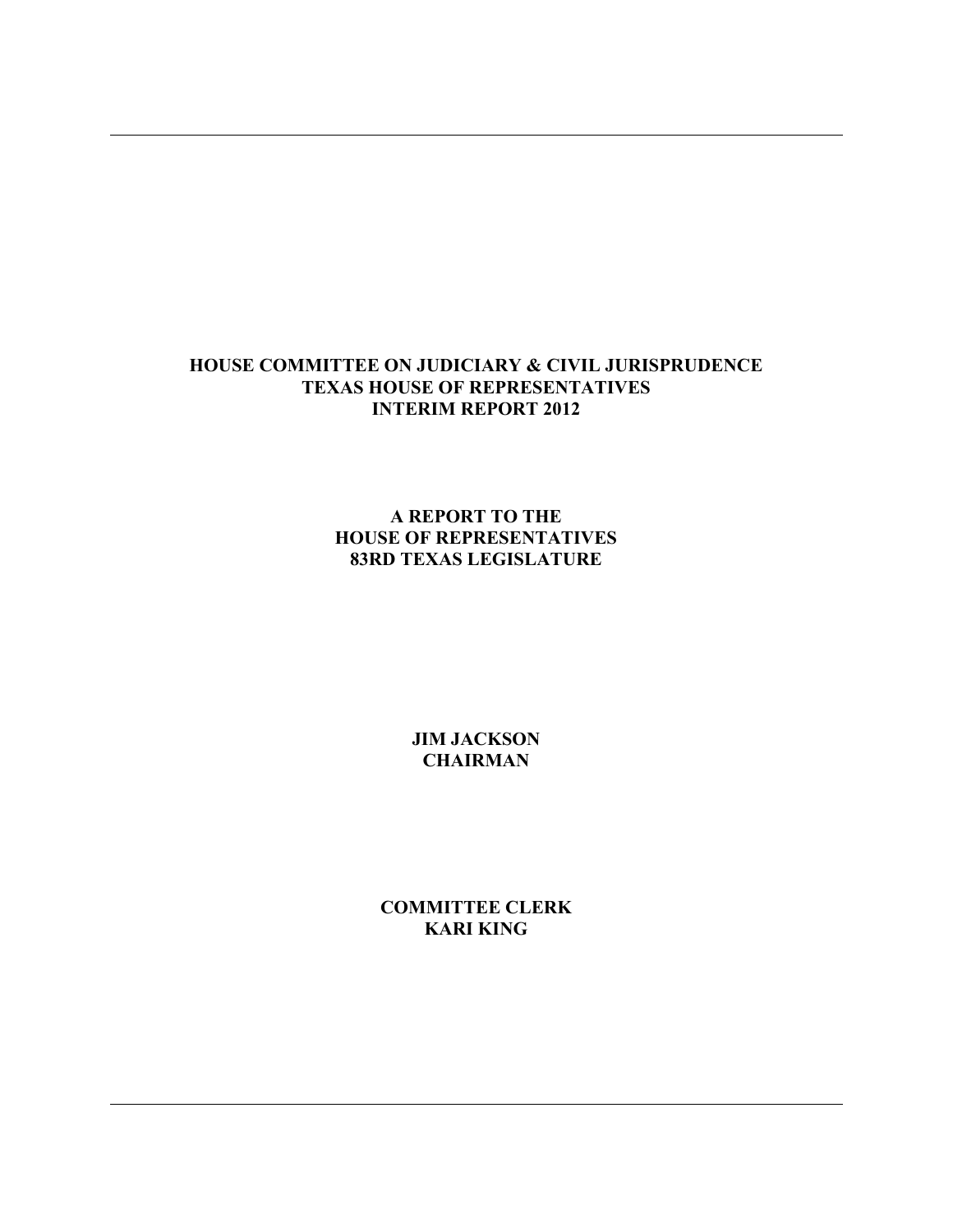

#### Committee On Judiciary & Civil Jurisprudence

December 3, 2012 December 3, 2012

Jim Jackson P.O. Box 2910 Chairman Austin, Texas 78768-2910

The Honorable Joe Straus Speaker, Texas House of Representatives Members of the Texas House of Representatives Texas State Capitol, Rm. 2W.13 Austin, Texas 78701

Dear Mr. Speaker and Fellow Members:

The Committee on Judiciary & Civil Jurisprudence of the Eighty-second Legislature hereby submits its interim report including recommendations and drafted legislation for consideration by the Eighty-third Legislature.

Respectfully submitted,

 $\sqrt{\mu_{\rm max} \nu}$  deure Tryon L $\oint$ wis

\_\_\_\_\_\_\_\_\_\_\_\_\_\_\_\_\_\_\_\_\_\_\_

\_\_\_\_\_\_\_\_\_\_\_\_\_\_\_\_\_\_\_\_\_\_\_

\_\_\_\_\_\_\_\_\_\_\_\_\_\_\_\_\_\_\_\_\_\_\_

\_\_\_\_\_\_\_\_\_\_\_\_\_\_\_\_\_\_\_\_\_\_\_

Joaquin Castro

Will Hartnett

Richard Peńa Raymond

 $\sim$ Jim Ja**g⁄**kson

 $\Delta$ hiayo Uonac

 $hac$ 

\_\_\_\_\_\_\_\_\_\_\_\_\_\_\_\_\_\_\_\_\_\_\_ Sarah Davis

 $\ell$ erry 1111/assen

Jerry Madden

 $U_{\mathcal{U}}$  using Connie Scott

Dinery Woolby Beverly Woolley

Tryon Lewis Vice-Chairman

Members: Dwayne Bohac, Joaquin Castro, Sarah Davis, Will Hartnett, Jerry Madden, Richard Peńa Raymond, Connie Scott, Senfronia Thompson, Beverly Woolley

Senfronia Thompson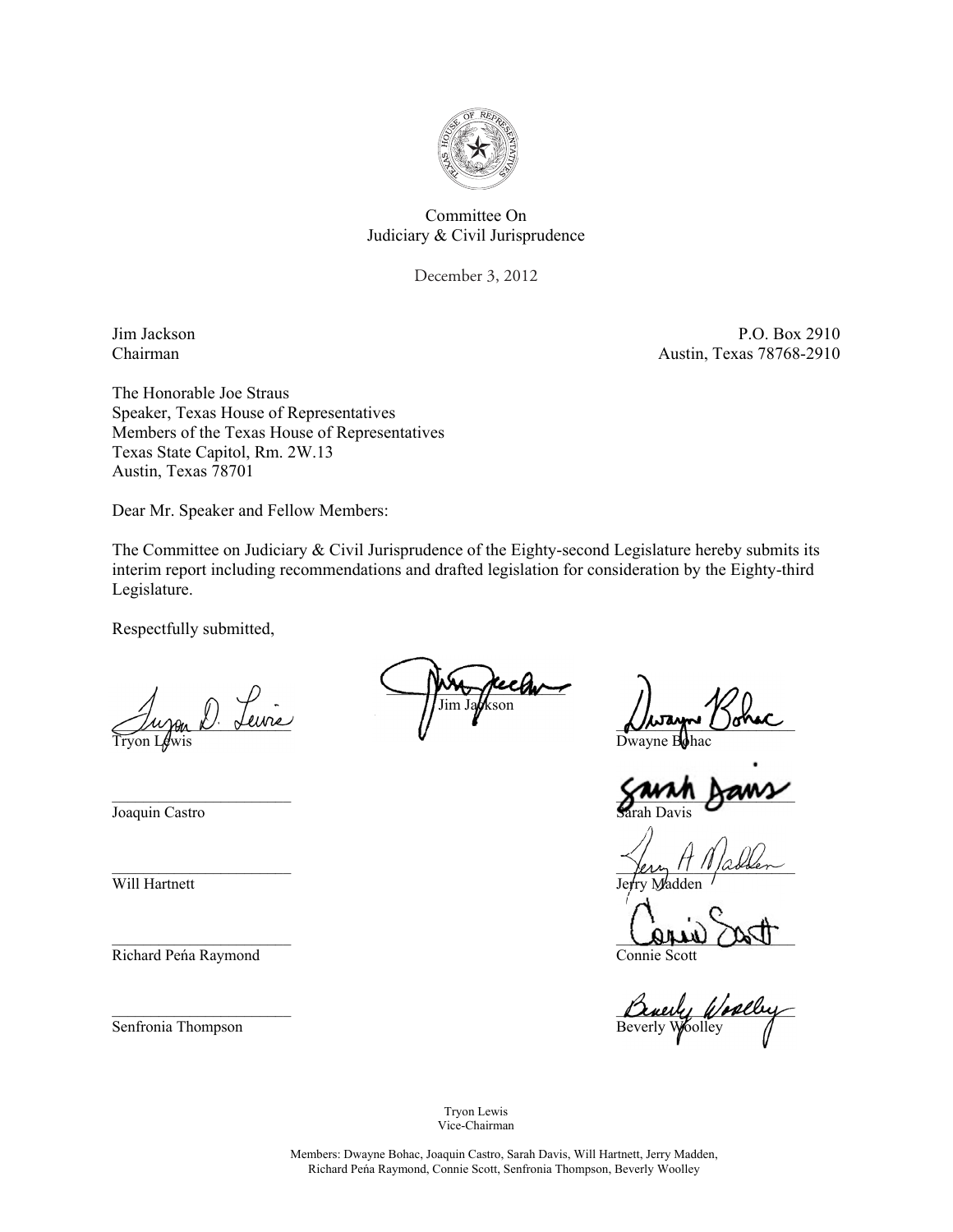# **Contents**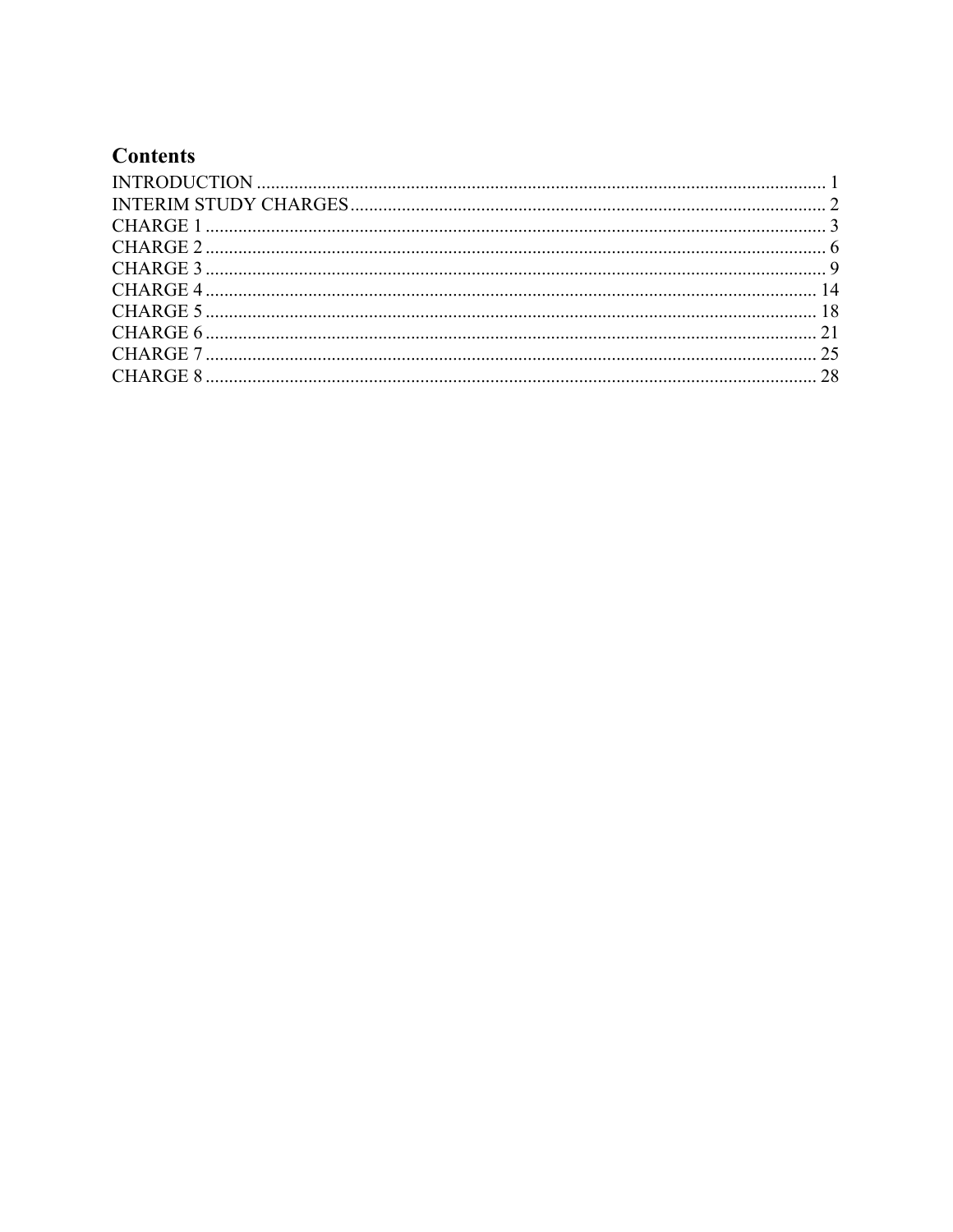## **INTRODUCTION**

Speaker Joe Straus appointed 11 members to the House Committee on Judiciary and Civil Jurisprudence: Jim Jackson, Chair; Tryon Lewis, Vice-Chair; Dwayne Bohac, Joaquin Castro, Sarah Davis, Will Hartnett, Jerry Madden, Richard Pena Raymond, Connie Scott, Senfronia Thompson, and Beverly Woolley.

The House Rules adopted by the 82nd Legislature as House Resolution 4 on January 24, 2011, give the House Committee on Judiciary and Jurisprudence its jurisdiction. Rule 3, Section 22 reads as follows:

**Section 22. Judiciary and Civil Jurisprudence** — The committee shall have 11 members, with jurisdiction over all matters pertaining to:

(1) fines and penalties arising under civil laws;

(2) civil law, including rights, duties, remedies, and procedures

thereunder, and including probate and guardianship matters;

(3) civil procedure in the courts of Texas;

 (4) administrative law and the adjudication of rights by administrative agencies;

(5) permission to sue the state;

(6) civil law as it relates to familial relationships, including rights,

duties, remedies, and procedures thereunder;

(7) uniform state laws;

 (8) creating, changing, or otherwise affecting courts of judicial districts of the state;

(9) establishing districts for the election of judicial officers;

(10) the State Commission on Judicial Conduct;

(11) the Office of the Attorney General, including its organization,

powers, functions, and responsibilities;

 (12) courts and court procedures except where jurisdiction is specifically granted to some other standing committee; and

 (13) the following state agencies: the Supreme Court, the Courts of Appeals, the Court of Criminal Appeals, the State Commission on Judicial Conduct, the Office of Court Administration of the Texas Judicial System, the State Law Library, the Texas Judicial Council, the Guardianship Certification Board, the Office of the Attorney General, the Court Reporters Certification Board, the Board of Law Examiners, the State Bar of Texas, and the State Office of Administrative Hearings.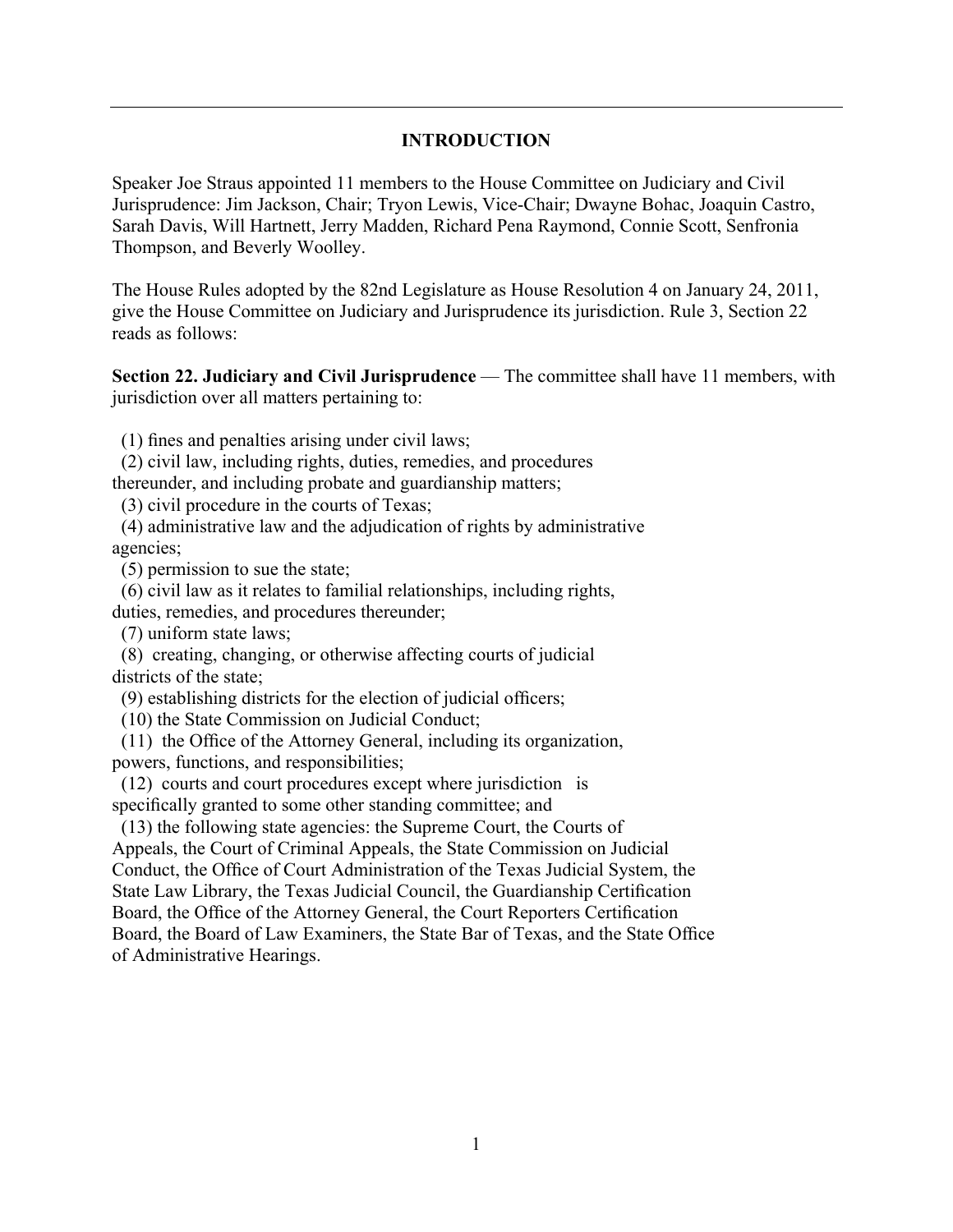## **HOUSE COMMITTEE ON JUDICIARY & CIVIL JURISPRUDENCE**

## **INTERIM STUDY CHARGES**

- CHARGE 1: Study the potential effects on victims of family and domestic violence in the judicial process if courts are allowed to issue agreed protective orders without a finding of violence.
- CHARGE 2: Study and make recommendations regarding the discrepancies in guardianship and child custody statutes. Review potential solutions to the problems surrounding "arbitrary and capricious" findings by trial court judges.
- CHARGE 3: Study the rules of statutory construction and establish a method of determining legislative intent.
- CHARGE 4: Study the degree of transparency in asbestos bankruptcy trusts and how it affects litigation of asbestos exposure claims in Texas courts.
- CHARGE 5: Study the public policy implications of lawsuit lending and its effects on the civil justice system.
- CHARGE 6: Study whether the asbestos and silica multidistrict litigation courts should be allowed to dismiss, without prejudice, claims on the courts' inactive dockets for want of prosecution under certain circumstances.
- CHARGE 7: Study best practices regarding corporate governance. Make recommendations on the confidentiality of communications to ombudsmen in order to provide more protections to complaining parties.
- CHARGE 8: Monitor the agencies and programs under the committee's jurisdiction and the implementation of relevant legislation passed by the 82nd Legislature.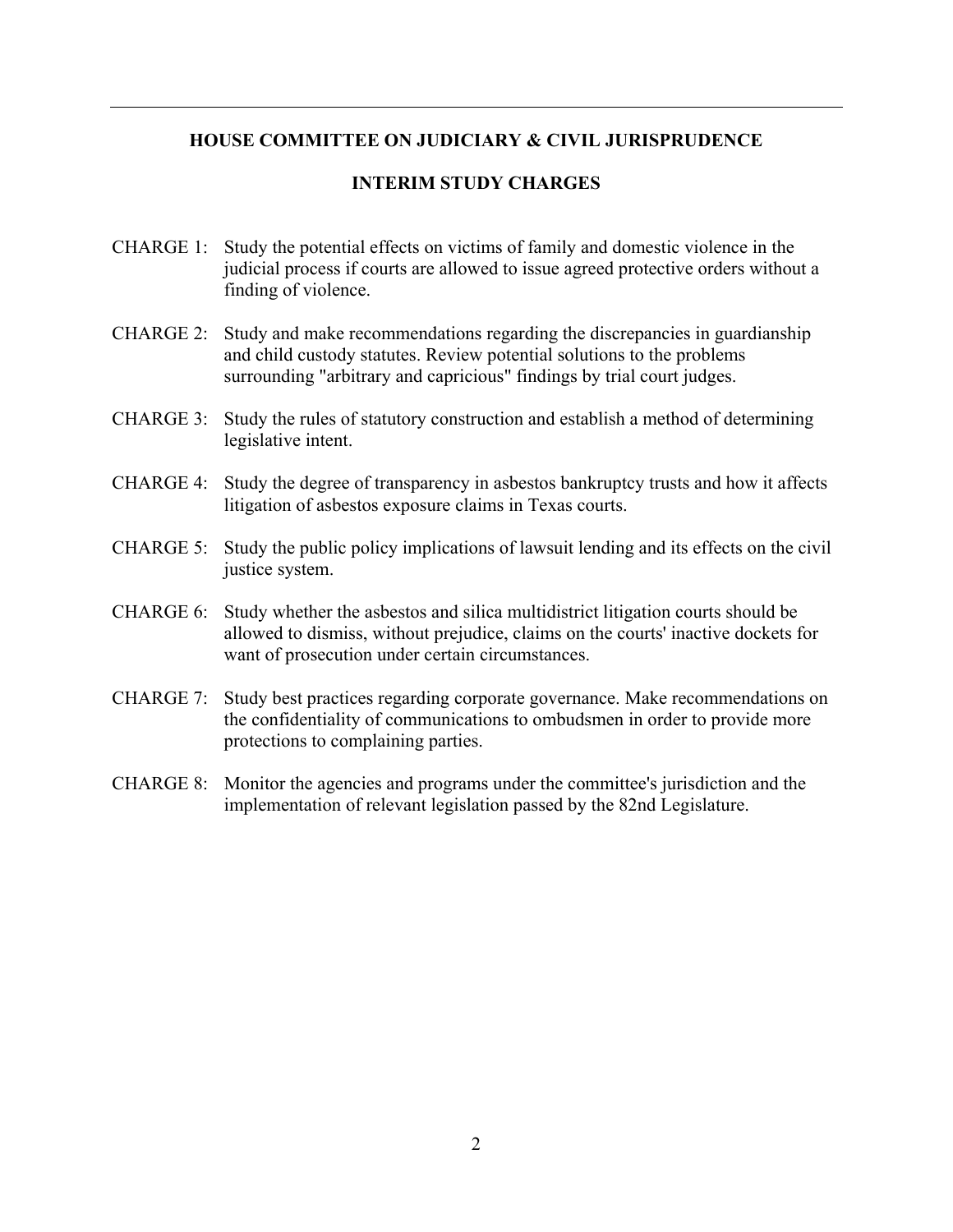Study the potential effects on victims of family and domestic violence in the judicial process if courts are allowed to issue agreed protective orders without a finding of violence.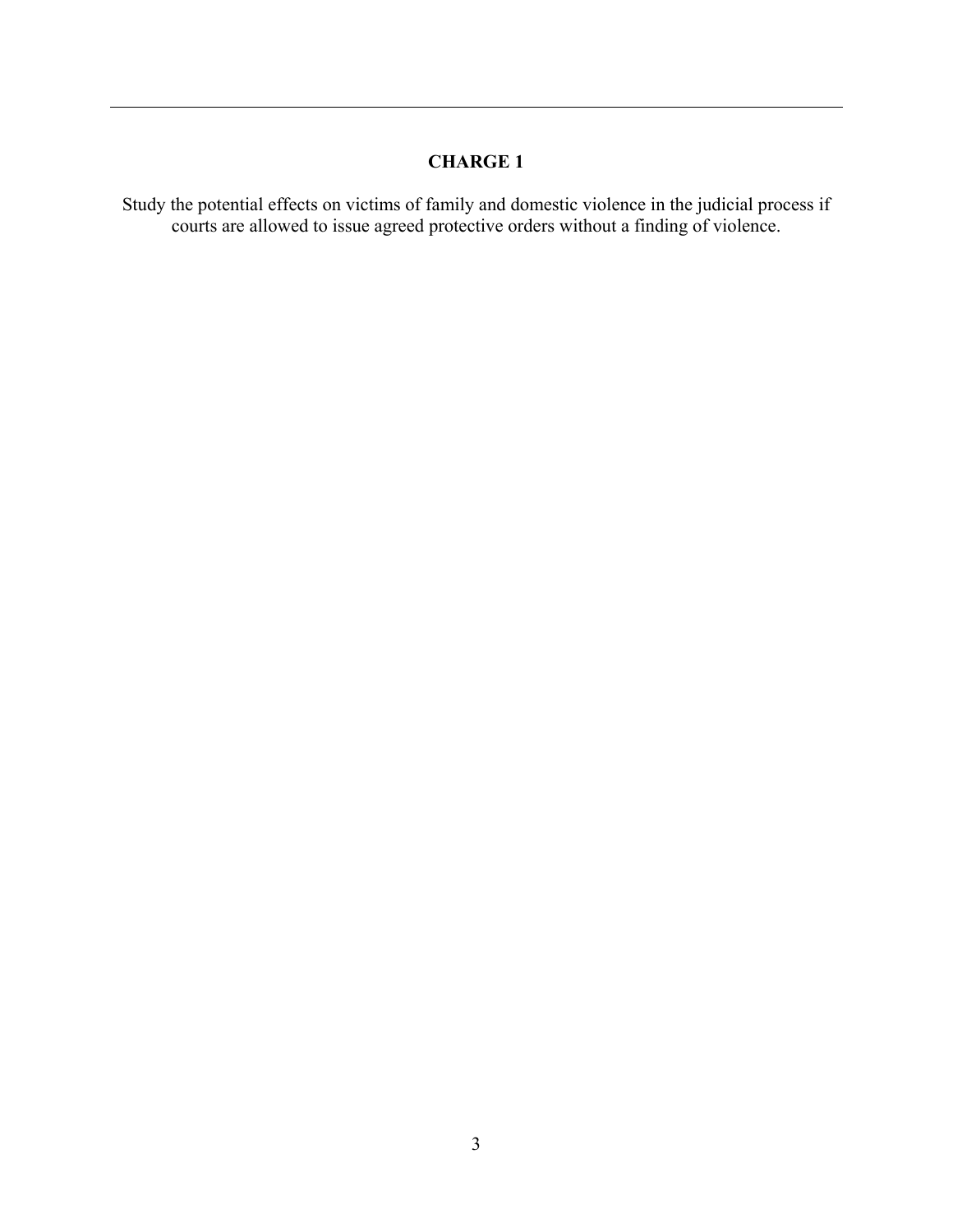*CHARGE 1: Study the potential effects on victims of family and domestic violence in the judicial process if courts are allowed to issue agreed protective orders without a finding of violence.* 

#### Committee Hearing

The House Committee on Judiciary & Civil Jurisprudence met in a scheduled public hearing on Thursday, March 15, 2012 at 10:00am in room E2.010, Texas State Capitol.

The following is the list of invited testimony who either testified on behalf of themselves or the listed entity:

Kathy Kinser (Texas Family Law Foundation) Jacqueline Pontello (Aid to Victims of Domestic Abuse (AVDA)) Aaron Setliff (Texas Council on Family Violence)

#### Summary of Committee Hearing

During the 82nd Legislature, the Committee heard a bill<sup>1</sup> that would eliminate the requirement of a finding of family violence in order to receive a protective order. The bill passed out of the Judiciary Committee, and out of the House, but did not pass out of committee in the Senate. The Committee was charged with re-examining this process to see whether change is warranted.

Family Code Section 85.001(a) requires as a prerequisite to issuing an order under that article that the court find family violence occurred.<sup>2</sup> Petitioners and respondents may agree to a protective order under this article; Article 85.005 provides specific direction as to how this may  $\text{occur.}^3$  In relevant part, Article 85.005(a) allows the parties to agree in writing to the terms of a protective order.<sup>4</sup>

Proponents of this legislation argue that the finding of family violence is not necessary to receive the protective order, because the finding of "family violence" carries an extremely negative connotation. Many people seeking a protective order do not want to go so far as to claim "family violence." Proponents believe that the majority of those seeking protective orders are women, and these women are hesitant to accuse someone of "family violence;" they only want the protective order.

Opponents of the legislation argue that the Courts already have the ability to grant the

1

<sup>&</sup>lt;sup>1</sup> HB 3172, by Naomi Gonzalez.

<sup>2</sup> The statute also requires a finding that violence is likely to occur in the future. *See* Family Code Section 85.001(a)(2) (Vernon's  $2011$ ).

Family Code Section 85.005 (Vernon's 2011).

<sup>&</sup>lt;sup>4</sup> Section 85.005(a) allows the agreed order as provided by §85.021, which lists several permissive elements including issues of child custody and support and marital property. *See* Family Code §§85.002(a) and 85.021 (Vernon's 2011).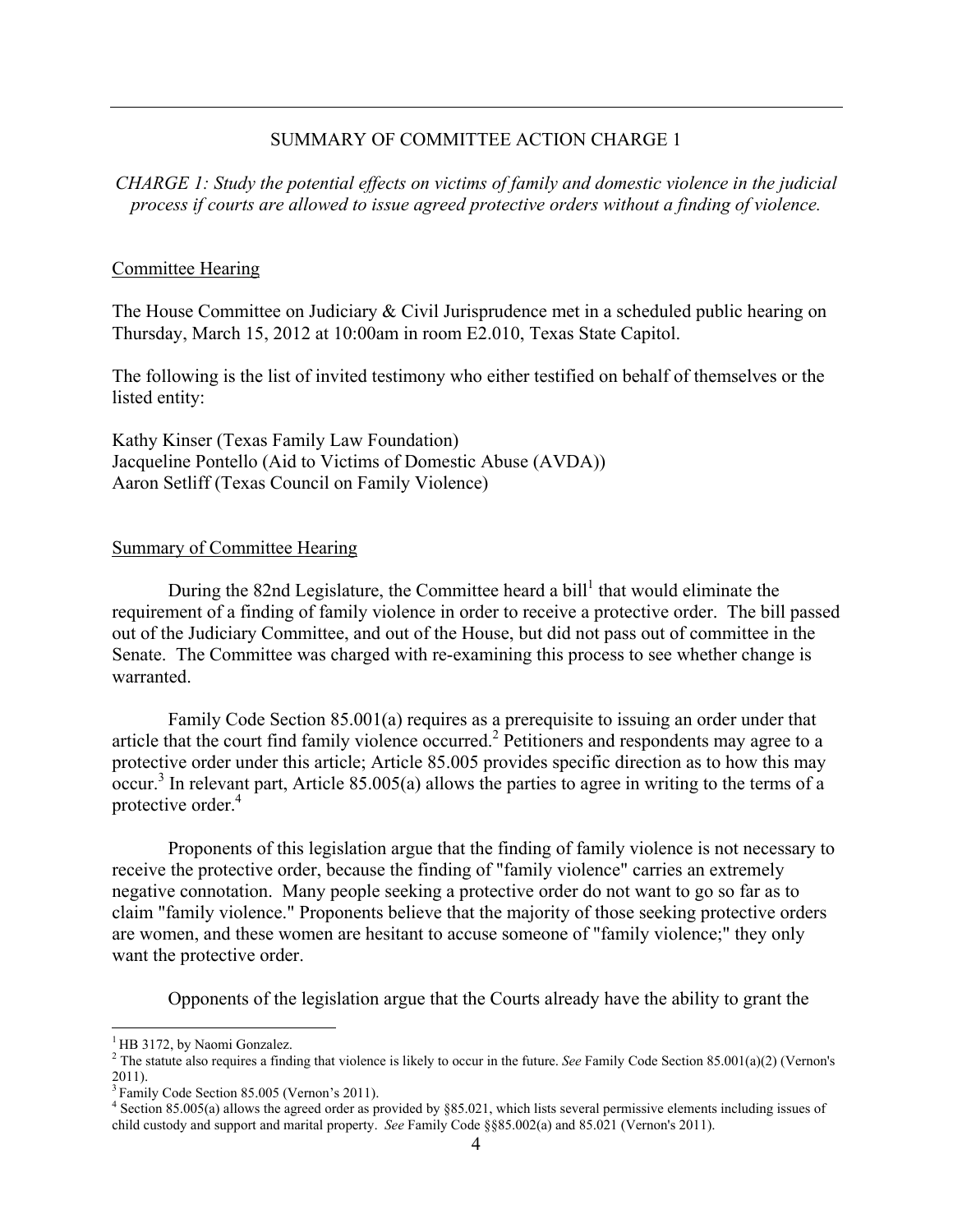protective order without the finding of family violence, and believe that the proposed legislation will create more problems than solutions. Opponents testified that protective orders are being granted across Texas both with and without findings of family violence. Current law encourages the finding of family violence when a protective order is granted, but does not expressly prohibit a protective order from being granted without the finding.

#### Protective Order Subcommittee

A Subcommittee led by Chairman Senfronia Thompson spent time further studying the issue for the committee. The Subcommittee's findings are as follows:

**Recommendation:** The importance and complexity of this issue is such that we recommend further study before proceeding, especially given the clear lack of consensus among attorneys, prosecutors and victim advocates.

 **Reason:** The potential ramifications of revising the statute to allow for the issuance of agreed protective orders without a finding have proven more complicated than at first blush. Having a finding of family violence is a threshold question for a number of other remedies that this Legislature has authorized for victims of family violence. The ramifications of issuing protective orders that do not contain a finding have potentially far-reaching effects on issues ranging from child custody to qualifying for expedited divorce, from gun removal to unemployment compensation.

Important constituencies—district and county attorneys, family lawyers—are split on this issue. The Texas District and County Attorneys Association and the Texas Family Law Foundation have declined to take official positions absent consensus among their members. Some prosecutors and private attorneys fear that the proposed change would water down existing protections. Others, equally well-meaning believe that the lack of consistent access—especially on the part of rural victims—merits a second class of protective orders. Of note is that civil legal-aid attorneys represent a disproportionately high number of abuse victims. That section of the Bar is seemingly unanimous in its opposition, with various legal aid agencies (Texas Advocacy Project, Aid to Victims of Domestic Abuse, TRLA, University of Texas Domestic Violence Clinic) testifying in the 82nd Texas Legislature and being present at the midterm Committee hearings to voice their strong opposition. Shelter programs in Dallas, Houston, Fort Worth and San Antonio have likewise expressed concerns. For those opposed to the proposed changes, the notion of violations being punished by contempt—as opposed to the sanction of arrest—is seen as being of little deterrence.

#### Committee Recommendations

In concurrence with the sub-committee findings, the Committee believes that further study is necessary to determine whether the proposed legislation is necessary. The Committee is committed to protecting victim's rights, and urges interested parties to work with both victims and prosecutors to insure that all parties are educated with regard to the law, and to the ramifications of their decisions.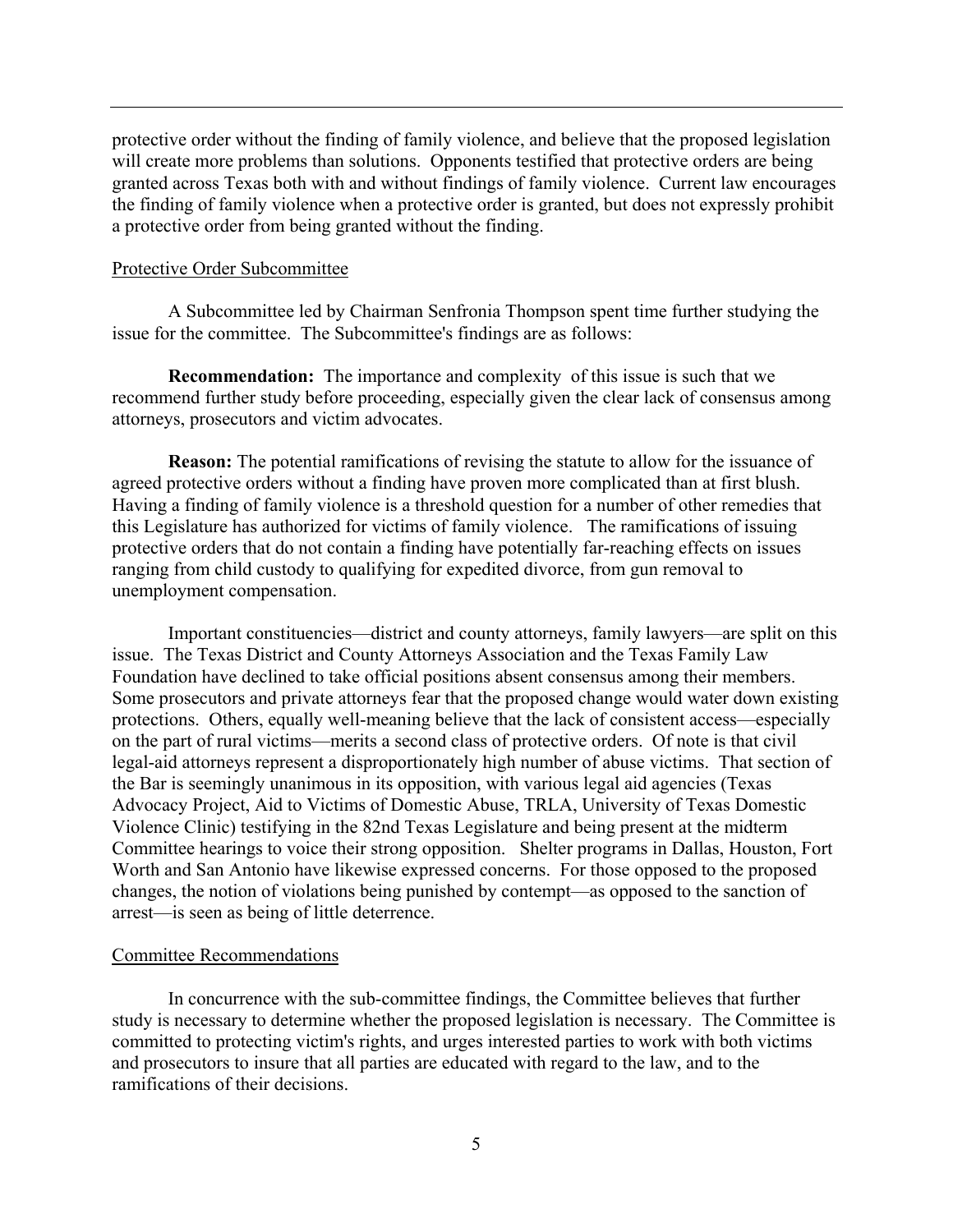Study and make recommendations regarding the discrepancies in guardianship and child custody statutes. Review potential solutions to the problems surrounding "arbitrary and capricious" findings by trial court judges.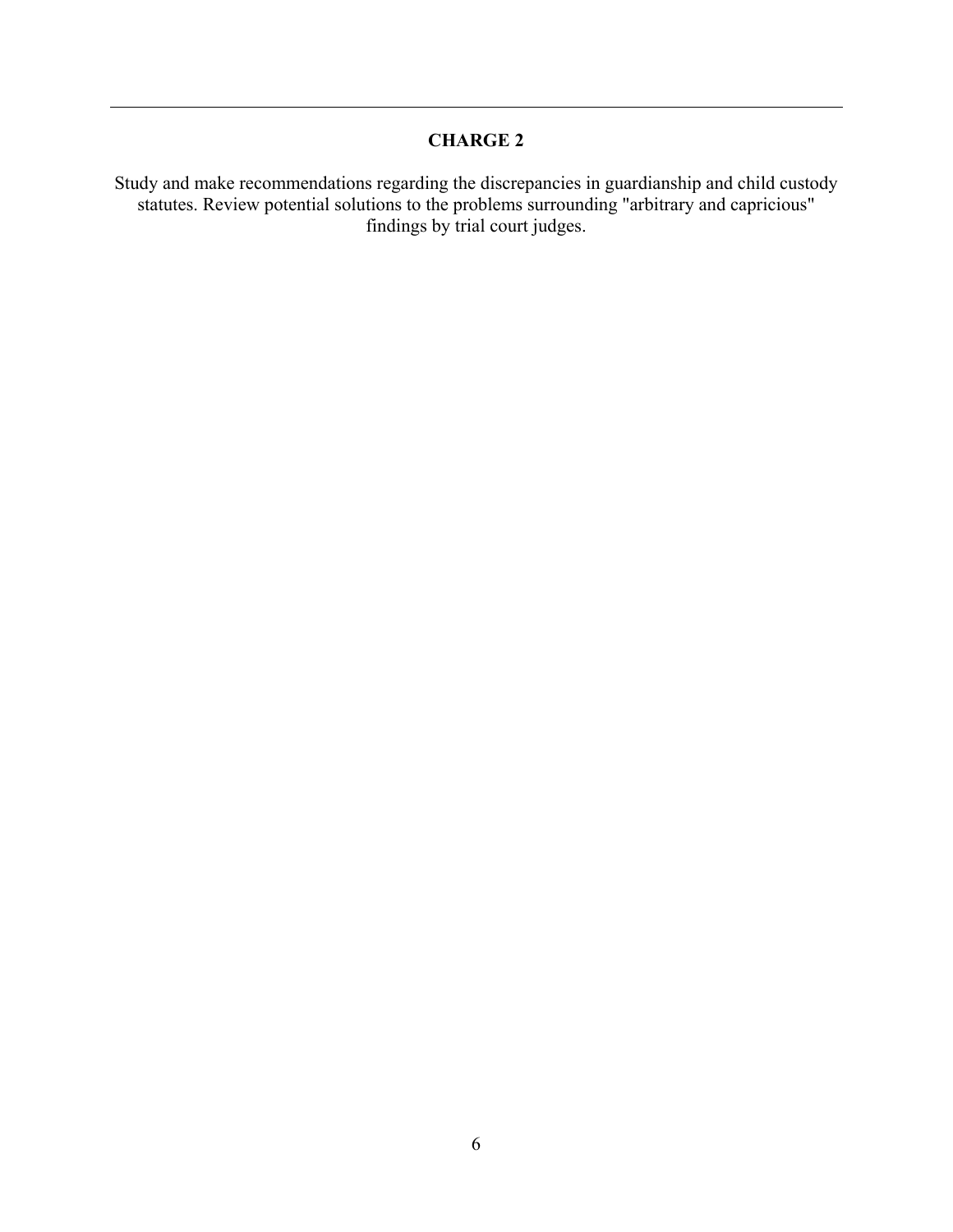*CHARGE 2: Study and make recommendations regarding the discrepancies in guardianship and child custody statutes. Review potential solutions to the problems surrounding "arbitrary and capricious" findings by trial court judges.*

## Committee Hearing

The House Committee on Judiciary & Civil Jurisprudence met in a scheduled public hearing on Thursday, March 15, 2012 at 10:00am in room E2.010, Texas State Capitol.

The following is the list of invited testimony who either testified on behalf of themselves or the listed entity:

Pat Ferchill (Self) Guy Herman (Self; Statutory Probate Judges of Texas) Kathy Kinser (Texas Family Law Foundation) Dorothy Luck (GRADE) Jamie MacLean (State Bar Real Estate Probate Trust Law Section Guardianship Code Committee) Latifa Ring (Self; NORTEGA) Debby Valdez (Self; Myself-Member of GRADE)

## Summary of Committee Hearing

The Committee took a particular interest in the discrepancies in guardianship statutes, and heard from a number of advocates who believe that the probate system in Texas, particularly in guardianship disputes, needs a thorough overhaul. The Committee also heard from probate and guardianship practitioners, as well as two Statutory Probate Judges in Texas.

There is anecdotal evidence that guardianship has been abused for purposes of probate. There is no evidence of widespread or systematic abuse, but it is possible that there are specific instances of abuse. Anytime there is an ex parte hearing, there is a greater risk for abuse. Furthermore, it appears that some judges do not show adequate concern and consideration for proposed wards in guardianship disputes.

## Guardianship Subcommittee

 A Subcommittee led by Chairman Senfronia Thompson spent time further studying the issue for the committee. The Subcommittee's findings are as follows:

1. Currently guardianship court costs (filing fees and ad litem fees) are required by law to be paid out of ward's estate or by the county if the ward is indigent. In other civil cases, including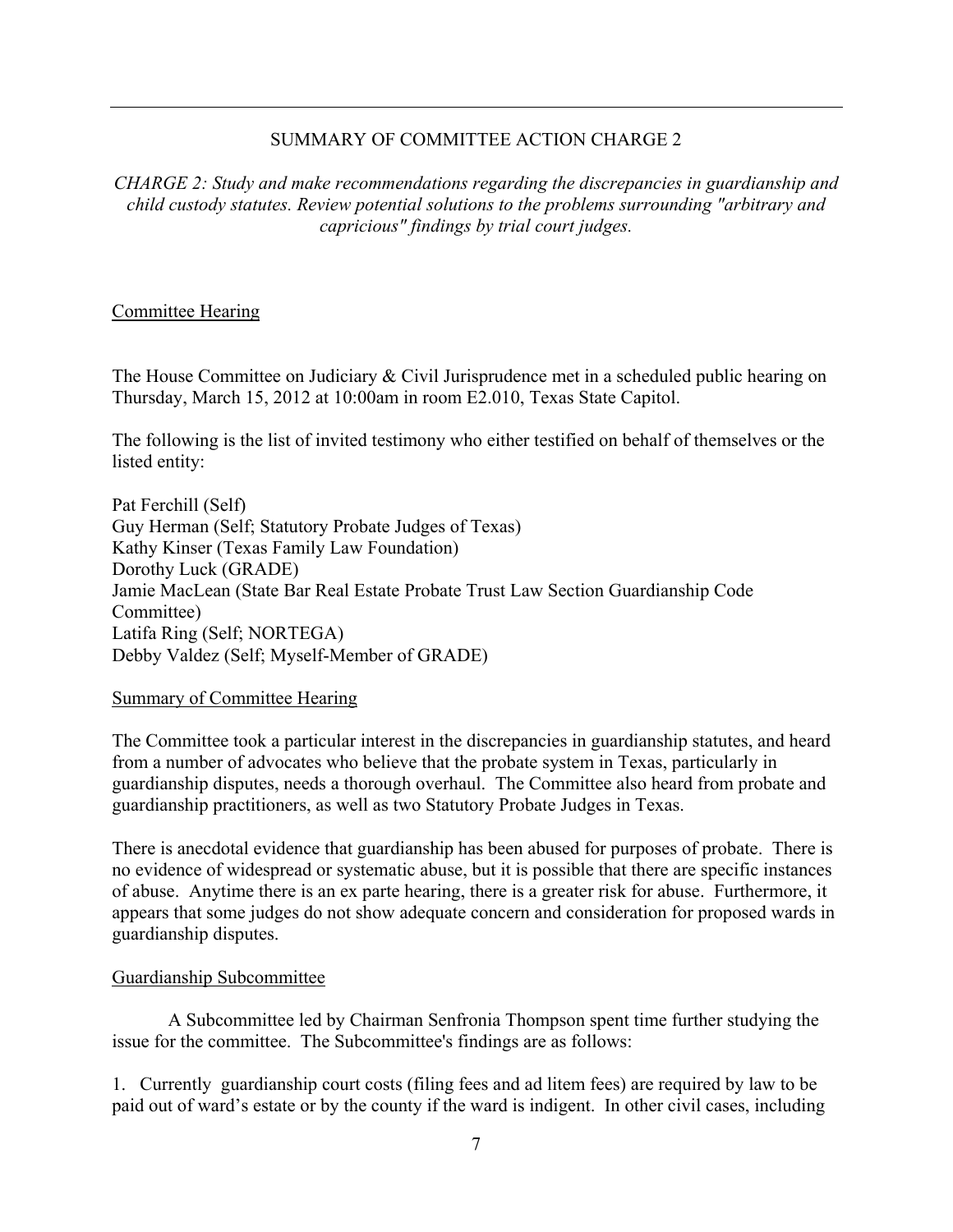family law cases, the court may assess fees to ensure they are equitable and just between the parties. There are numerous complaints that contested guardianship attorney ad litem fees are always borne by the ward's estate even when a party is filing a groundless and bad faith contest. This change would allow the court to assess court costs against a contestant acting in bad faith and without just cause.

2. Interim ad litem fees are not statutorily available in guardianship cases, but they are in family law cases. This places a financial burden on attorneys ad litem when cases go on for a lengthy period. On occasion attorneys ad litem are involved in cases that last a long time. Without interim fees, attorneys ad litem may not wish to take cases that last a long time because of the economic impact on their law practice.

3. The statute governing cost should be clear that all parties are subject to the cost deposit provisions in guardianship law even if the party is not ultimately liable for costs. There is a conflict in the appellate courts about whether a court can require a cost deposit of the parties when it is possible that one party will not ultimately be charged costs.

## Committee Recommendations

The Committee concurs with the subcommittee findings, and further recommends that the Judicial Council, in conjunction with the State Bar of Texas, create new rules regarding guardianship that show more deference to proposed wards in guardianship disputes, and offer guidance to Statutory Probate Judges to help uniformly apply these new rules. Legal findings and court orders, even if not final, can have far-reaching ramifications for the persons involved in a dispute. Defendants should have every protection possible, and a court ruling should reflect this.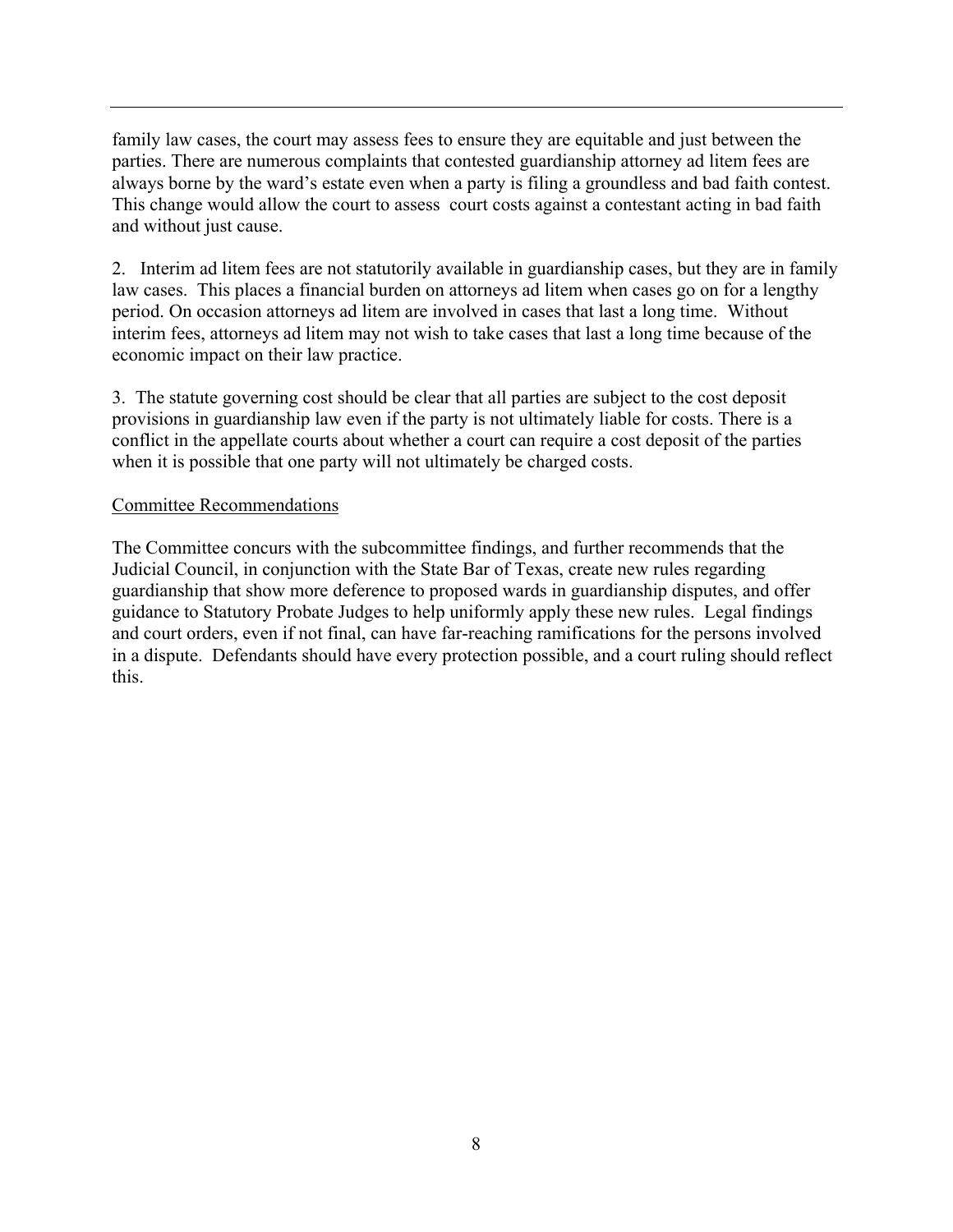Study the rules of statutory construction and establish a method of determining legislative intent.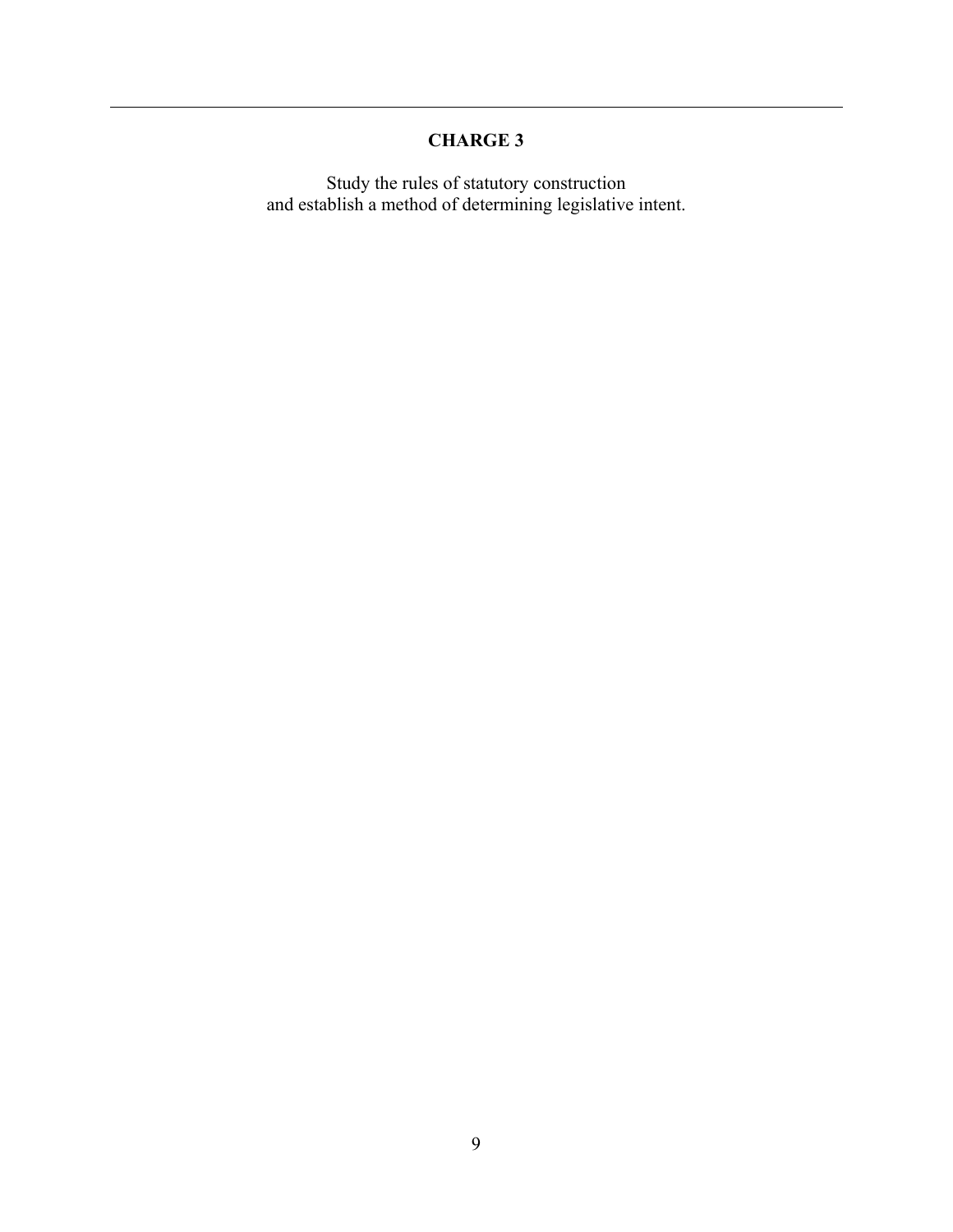*CHARGE 3: Study the rules of statutory construction and establish a method of determining legislative intent.* 

## Committee Hearing

The House Committee on Judiciary & Civil Jurisprudence met in a scheduled public hearing on Wednesday, January 18, 2012 at 10:00am in room E2.010, Texas State Capitol.

The following is the list of invited testimony who either testified on behalf of themselves or the listed entity:

Hugh Brady (Self) Steve Bresnen (Self) Lee Parsley (Self; Texans for Lawsuit Reform) Andrew Weber (Self)

### Summary of Committee Hearing

The Speaker of the House charged the Judiciary Committee to "study the rules of statutory construction and establish a method of determining legislative intent." Legislative intent has been defined several different ways, but Section 311 of the Government Code, also known as the "Code Construction Act," instructs courts on how to properly construe statutes. $1$ 

In construing a statute, whether or not the statute is considered ambiguous on its face, a court may consider among other matters the: (1) object sought to be attained; (2) circumstances under which the statute was enacted; (3) legislative history; (4) common law or former statutory provisions, including laws on the same or similar subjects; (5) consequences of a particular construction; (6) administrative construction of the statute; and (7) title (caption), preamble, and emergency provision. *Acts 1985, 69th Leg., ch. 479, Sec. 1, eff. Sept. 1, 1985.* 

During the 82nd legislative session, there were a record number of requests to have the record of the legislative floor debate reduced to writing, and it seems that the Texas Supreme Court is willing to hear more cases involving statutory construction and legislative intent.

The Texas Supreme Court continues to affirm the longstanding rule that statutory language should be interpreted in accordance with the intent of the Legislature. *LTTS* 

 $\overline{a}$ 

 $1$  Tex. Gov't. Code Ann. § 311.023 (Vernon 2010).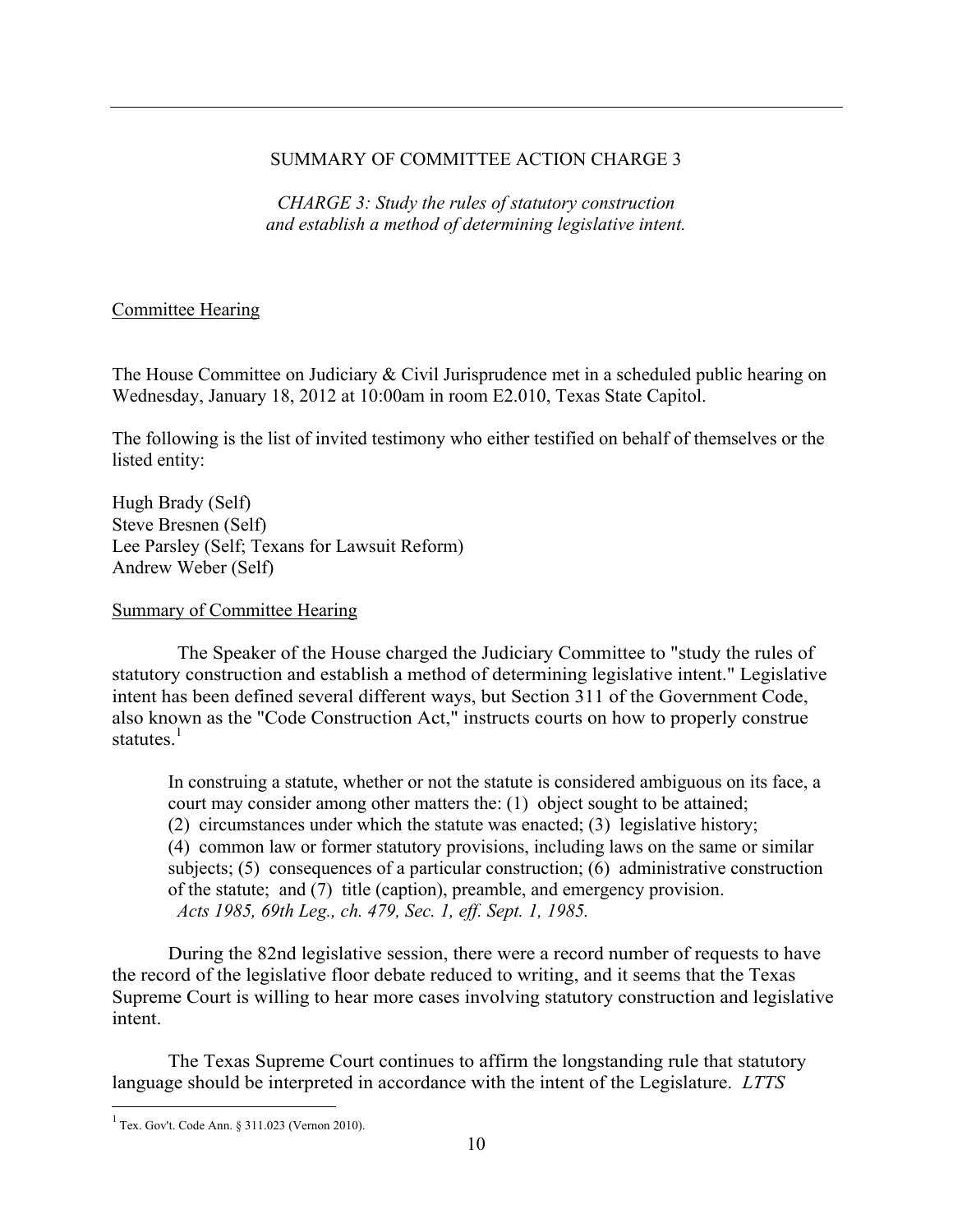*Charter Sch. Inc. v. C2 Constr., Inc*., 342 S.W.3d 73, 75 (Tex. 2011). *See also City of De Soto v. White*, 288 S.W.3d 389, 394 (Tex. 2009) ("[O]ur goal in construing a statute is to honor the Legislature's expressed intent."*); Alex Sheshunoff Mgmt. Servs., L.P. v. Johnson*, 209 S.W.3d 644, 651 (Tex. 2006) ("[O]rdinarily the truest manifestation of legislative intent is legislative language—the words the Legislature chose.").

Further, "when dealing with issues of policy, this Court has consistently deferred to the judgment of the Legislature, and has not created causes of action where the Legislature did not clearly express a desire to do so." *Ojo v. Farmers Group, Inc.* WL 2112778 Tex. 2011. *See also Edgewood Indep. Sch. Dist. v. Meno*, 917 S.W.2d 717, 726 (Tex. 2005) (holding that it is not the court's responsibility to "judge the wisdom of the policy choices of the Legislature, or to impose a different policy of our own choosing.").

Chief Justice Jefferson recently wrote an interesting concurring opinion in *Ojo v. Farmers Group, Inc.,* affirming the importance of legislative intent, not only to the judges deciding cases, but to the parties involved and the groups that are interested. ("Legislative history isn't always a villain. It is central to the process by which the Legislature enacts the laws that govern society. Yet a statute's pedigree is not itself law…we first look to the text. When the text is not clear, we explore extrinsic aids, including legislative history"). *Ojo* and Chief Justice Jefferson's concurring opinion affirm the idea that legislative intent should be viewed along with the options that were available and considered, but that other options can also been considered in rendering decisions. ("Even when a statute is not ambiguous on its face, the court can consider other factors to determine the Legislature's intent, including administrative construction of the statute.") *Id.* quoting *Helena Chem. Co. v. Wilkins*, 47 S.W.3d 486, 493 (Tex. 2001). The Chief goes on to say, "[t]hat we have reached some methodological agreement, even if inconstant, is itself impressive, particularly in light of the difficulties other courts have experienced when attempting to accomplish this same task. Textualism is easy to advocate. The difficulty lies in its implementation." *Ojo v. Farmers Group* 11 WL 2112778 (Tex. 2011).

Another quandary that the Court has had to wrestle with involves construction and implementation by agencies that statutes give authority to. The statute at issue must be ambiguous, and many disputes involve the recodification of statutes by the Texas Legislative Council. The doctrine of legislative acceptance says that " [a] statute of doubtful meaning that has been construed by the proper administrative officers, when re-enacted without any substantial change in verbiage, will ordinarily receive the same construction." *Fleming Foods v. Rylander*, 6 S.W.3d 278, 282 (Tex. 1999), quoting *Sharp v. House of Lloyd, Inc*. 815 S.W.2d 245, 248 (Tex. 1991). The Court has also held that "an agency's construction of a statute may be considered only if it is reasonable and not inconsistent with the statute." *See Tarrant Appraisal District v. Moore*, 845 S.W.2d 820, 823 (Tex. 1993). Finally, when interpreting new laws, "general statements of [the] legislature's intent cannot revive repealed statutes or override clear meanings of new, more specific statutes." *Fleming*   $Foods$ ,  $6$  S.W.3d 278, 286 (Tex. 1999).<sup>2</sup> There are other problems with determining

 $\overline{a}$ 

<sup>&</sup>lt;sup>2</sup> After the decision was rendered in *Fleming Foods*, the Legislature amended the Tax Code. Therefore, the decision is not consistent with current law.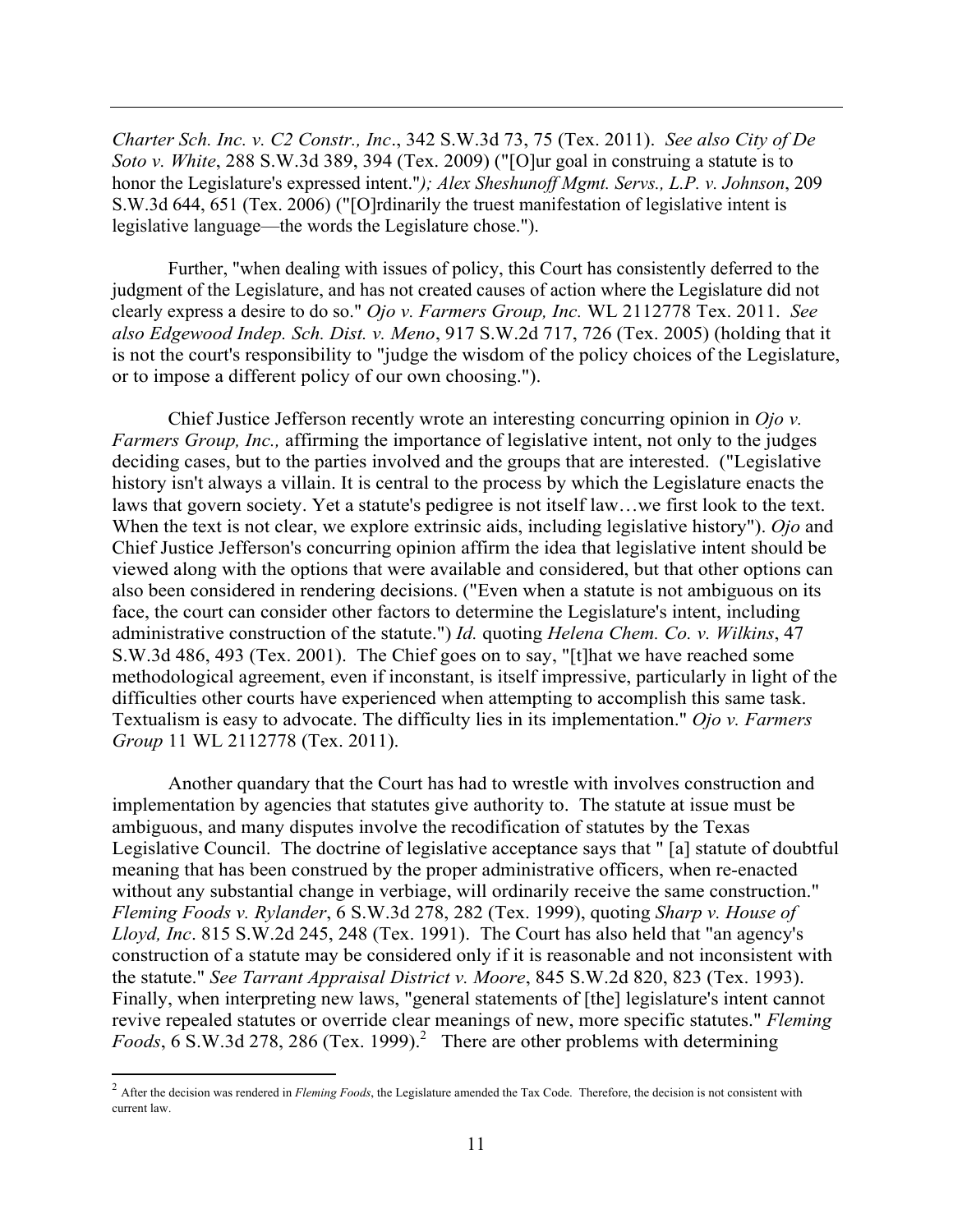legislative intent; some older, repealed statutes are difficult to find and research. Further, the Texas Legislative Council is charged with the re-codification of old statutes, and some "non-substantive" changes in codification may inadvertently change words that make the new statute substantively different from the old one. This also adds confusion and uncertainty in determining the legislative intent behind a particular statute.

 A hearing was held on January 18, 2012 to discuss the Speaker's interim charge. Several speakers testified on both sides of the issue. Testimony was heard from attorneys who regularly practice in appellate law and from those who are knowledgeable of the rules of the Legislature. Witnesses called attention to past legislative efforts direct courts' attention to nonsubstantive changes, including the bill that Senator Duncan filed in the 81st Legislature. During the 81st Legislature, Senator Robert Duncan filed SB 2038, which passed the Senate and the House but was vetoed by the Governor. Under SB 2038, the codification or revision of a statute would not affect the meaning or effect of the statute if the statute at issue in the case was enacted by the Legislature as a "non-substantive revision" of the statute.

The Committee heard testimony that courts seem inherently suspicious of nonsubstantive revisions because of a suspicion that the legislature may use the term to avoid scrutiny of their work that may actually have the effect of substantively changing the law. The courts also recognize that the Legislature knows how to write laws to prevent nonsubstantive reenactments from disturbing substantive law. *Ex parte Holmes,* 754 S.W.2d 676, 685 (Tex. Crim. App. 1988). A suggestion was made that, when enacting the nonsubstantive codifications, the Legislature could include language to the effect that if a court found that the codification bill substantively changed the meaning of established law, the new law is of no effect and the law as it existed on the effect date of the codification bill is continued.

*Fleming Foods* and other similar cases were repeatedly mentioned by those testifying. A witness testified that then-Speaker Laney created the Select Committee on Judicial Interpretations of Law in 1999 as a direct response to *Fleming Foods*. The Committee reviewed appellate decisions from 1994-1999 to identify those decisions that: clearly failed to properly implement legislative purposes; found two or more statutes to be in conflict; held a statute to be unconstitutional; expressly found a statute to be ambiguous; or expressly suggested legislative action. One witness recommended that this report should be revived and made regularly to each Legislature in December of even-numbered years or January of odd-numbered years so that Members are regularly kept apprised of the courts' activity in this area. This witness also suggested that the Legislature should consider establishing an independent Revision Commission or Law Reform commission separate from the Legislative Council composed of experts of all political affiliations and outlooks to serve as technical advisers on the state of the law and its application by the courts who undertake a continuous program of legal study that promotes the clarification and harmonization of the law. Another witness testified that giving guidance on what legislative history and circumstances the Legislature would like courts to consider, and providing intent, would help practitioners and courts.

In conclusion, there have been several recent Supreme Court decisions that attempt to discern the legislative intent of specific statutes, and it seems clear that members are interested in finding a way to adequately and accurately determine the legislature's express intent when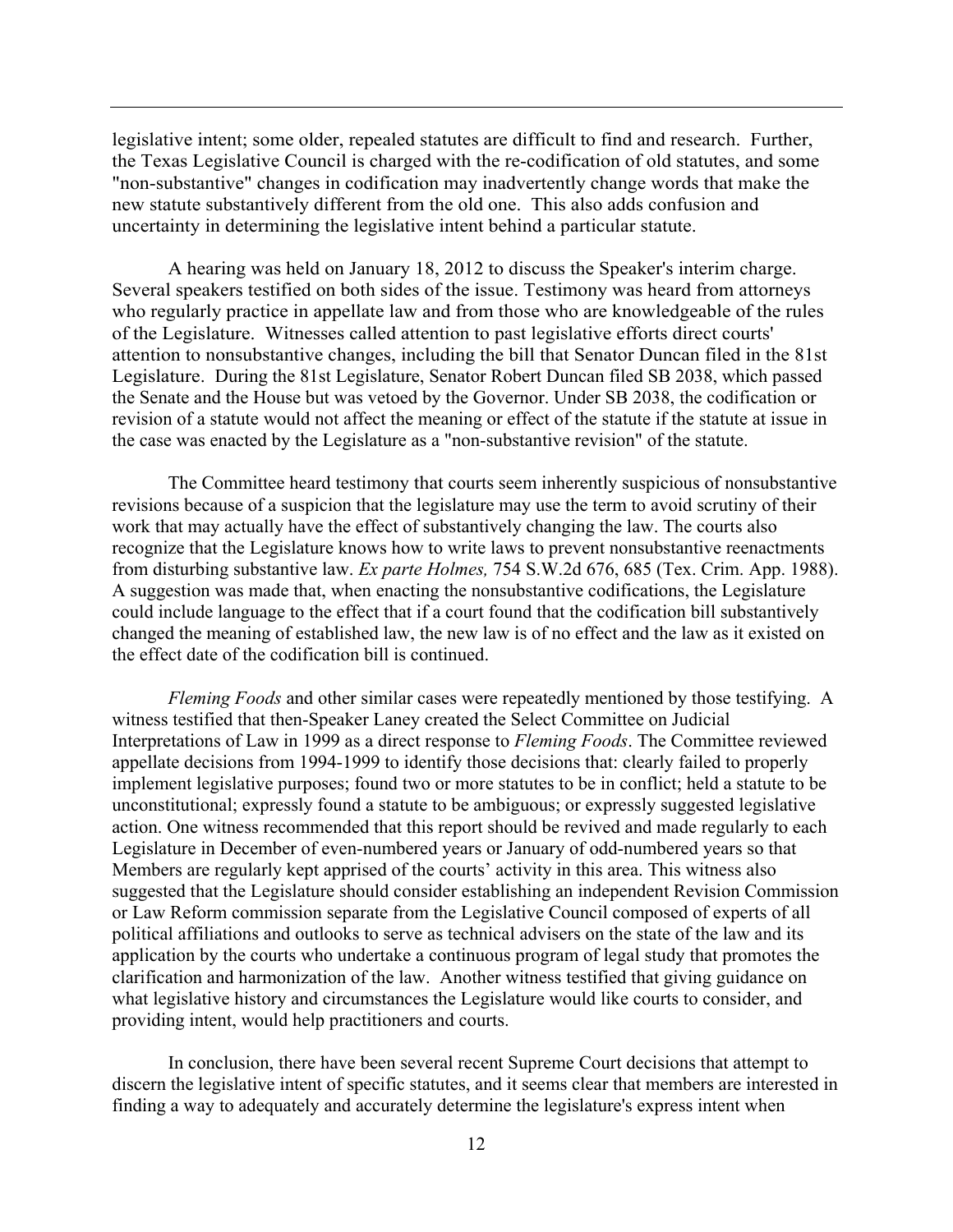introducing and passing a bill. This may be through oral or written testimony in committee hearings, oral arguments by legislators on the House floor, and the introduction of remarks into the record from the House floor. The Texas Government Code has a "Code Construction Act," § 311.023, but there is argument that this statute has done little to assist the appellate courts when attempting to discern the legislative intent of certain statutes.

#### Committee Recommendations

While members of the committee may individually have a desire for additional legislation to help define Legislative Intent, there was no consensus for such. The Supreme Court's position that it should abide by the plain text where possible and explore extrinsic aids including legislative history only when the text is not clear seems to dictate the Court views its role as one of strict construction. The committee makes no specific recommendations for defining or clarifying "Legislative Intent."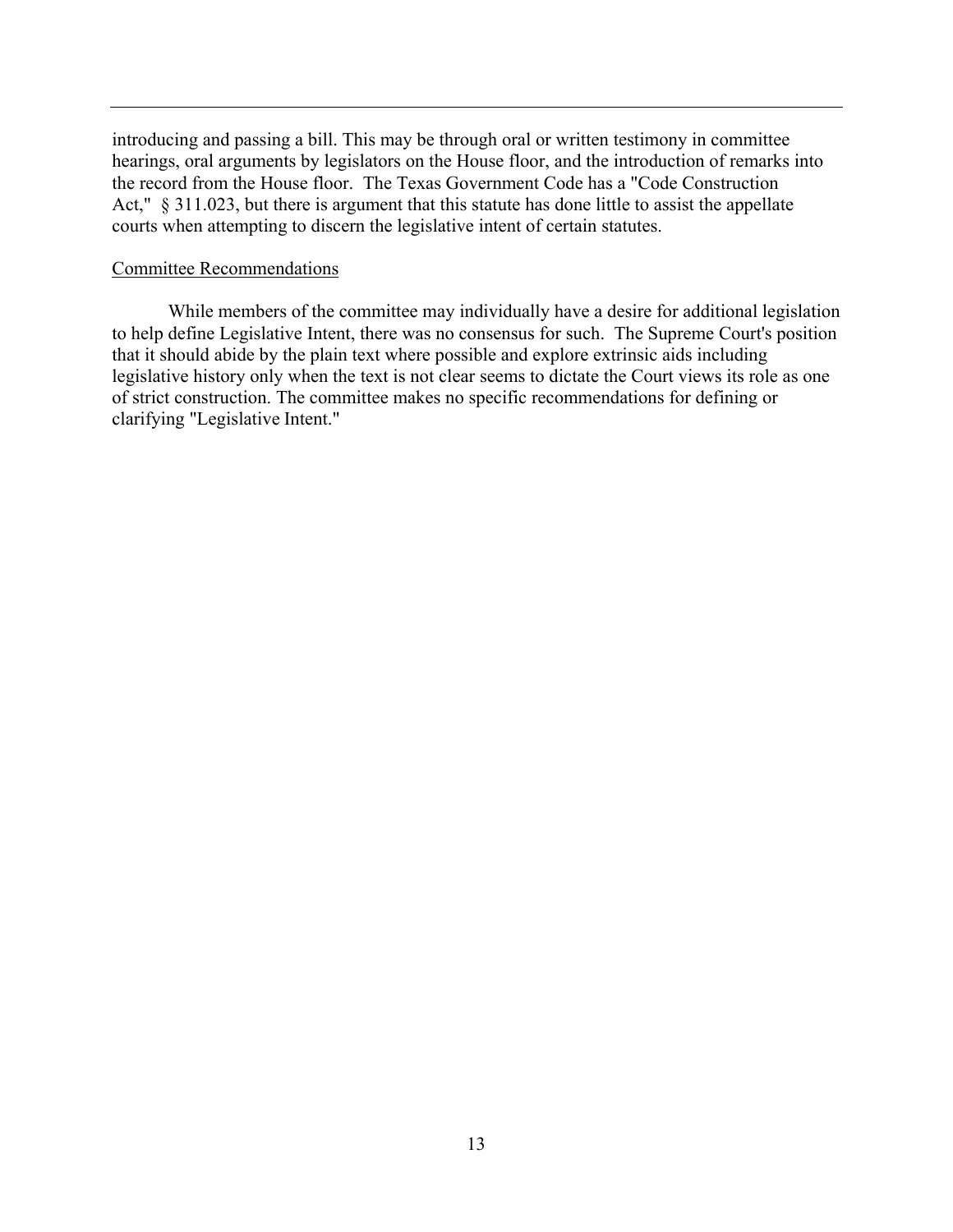Study the degree of transparency in asbestos bankruptcy trusts and how it affects litigation of asbestos exposure claims in Texas courts.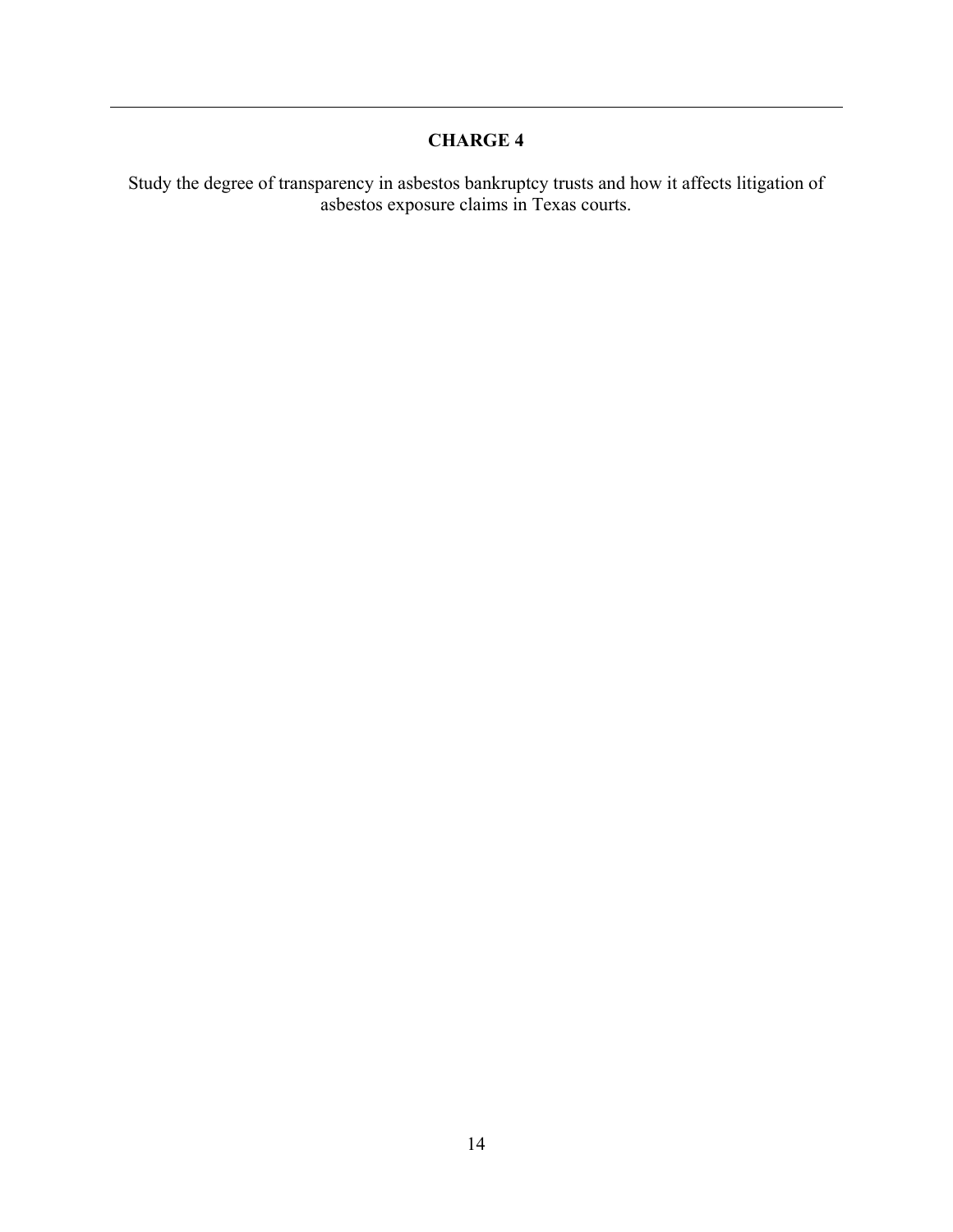*CHARGE 4: Study the degree of transparency in asbestos bankruptcy trusts and how it affects litigation of asbestos exposure claims in Texas courts.* 

#### Committee Hearing

The House Committee on Judiciary & Civil Jurisprudence met in a scheduled public hearing on Wednesday, February 8, 2012 at 10:00am in room E2.010, Texas State Capitol.

The following is the list of invited testimony who either testified on behalf of themselves or the listed entity:

Kay Andrews (Texas Civil Justice League) Mark Behrens (U.S. Chamber Institute for Legal Reform) Bryan Blevins (Self; TTLA/Self) George Christian (Texas Civil Justice League) Lee Parsley (Texans for Lawsuit Reform)

#### Summary of Committee Hearing

 $\overline{a}$ 

The Committee met in a public hearing and heard testimony from interested parties on this issue. In order to fully study this charge, Chairman Jackson appointed a subcommittee including Sarah Davis, Jim Jackson, Connie Scott, Richard Raymond, and chaired by Tryon Lewis. The following is the report of that subcommittee.

#### Establishment of Asbestos Bankruptcy Trusts

Asbestos litigation increased dramatically in Texas and the United States, growing from 300 cases and 21,000 claimants to include 6,000 cases and 600,000 claimants between 1982 and 2003.<sup>1</sup> Facing this growing liability, many companies began declaring bankruptcy. In 1982 the Johns-Manville Corporation declared bankruptcy and established the Manville Personal Injury Settlement Trust in 1988.<sup>2</sup> Congress enacted 11 U.S.C. § 524(g) in 1994, which codified bankruptcy procedures similar to those used by the Manville Trust. Using this federal statute, approximately 100 companies have declared bankruptcy and 60 independent asbestos bankruptcy trusts have been established.<sup>3</sup> Each asbestos bankruptcy trust assumes all of the asbestos-related liabilities of the debtor company, along with a portion of remaining assets, and then operates

<sup>1</sup> House Research Organization, *Bill analysis for Senate Bill 15*, May 2005, at 2.

<sup>2</sup> Manville Personal Injury Settlement Trust, *History*, http://www.mantrust.org/history.htm.

<sup>3</sup> United States Government Accountability Office, *Asbestos Injury Compensation: The Role and Administration of Asbestos Trusts*, September 2011, at 2-3.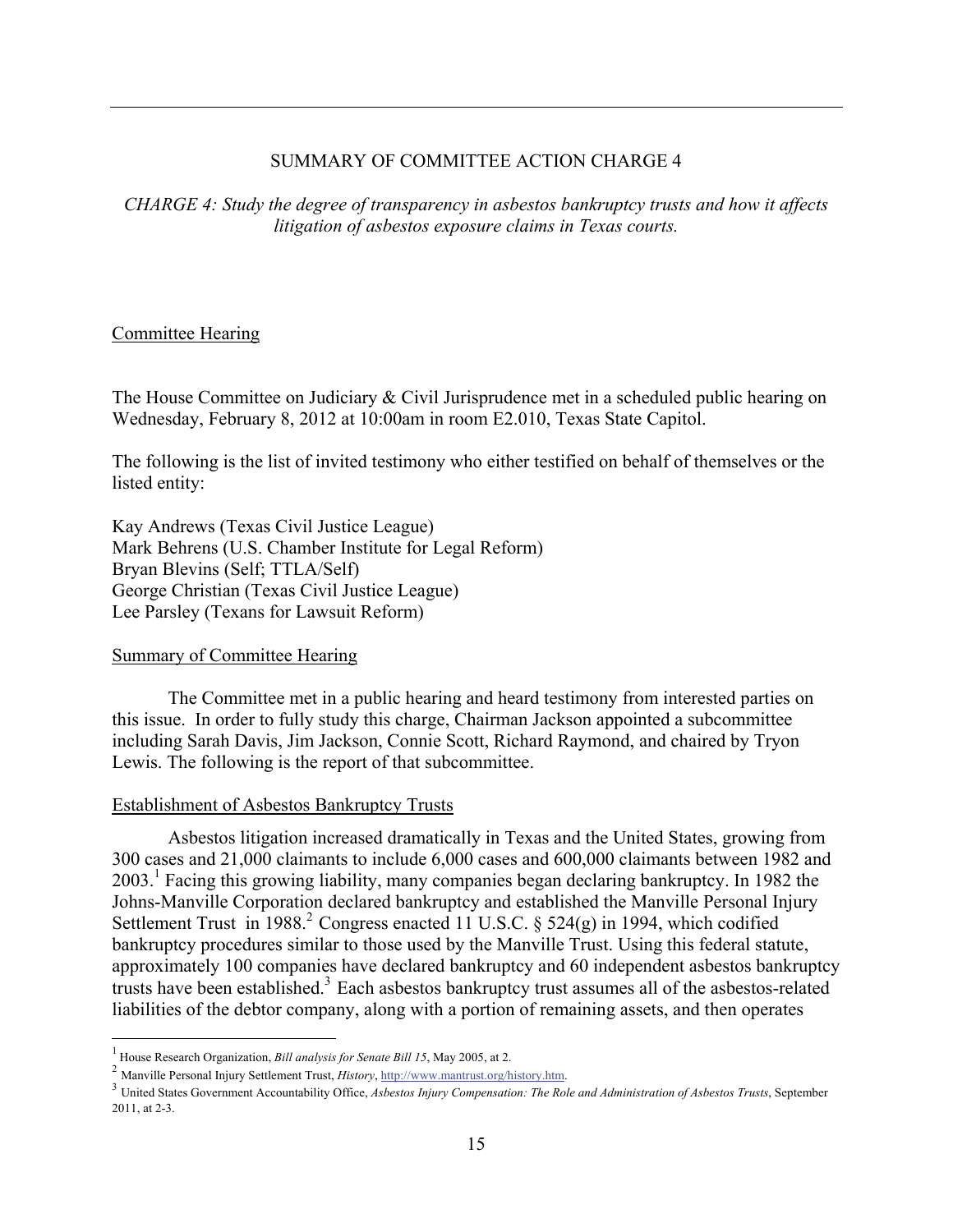independently of the court system to review and award compensation to eligible claimants.

#### Processing Individual Claims

Though each trust may establish unique trust distribution procedures (TDPs) in awarding claims and vary in the formulas for determining award amounts, they all generally follow the same pattern established by the Manville Trust. Claimants submit a claim to a trust, opting either to use: (a) expedited review, accepting the standard value for their particular disease according to the payment schedule in the TDP, or (b) individual review, which may justify a higher payment amount resulting from consideration of their individual medical condition or work history. Should the claim be approved and accepted by the claimant at the liquidated value, it enters the payment queue, where the final payment amount will be determined. That liquidated value may be reduced by a pro rata discount, or payment percentage, based on a previous determination that the value of the trust's assets was insufficient to meet all current and future liabilities. This payment percentage serves to allow the trust to compensate all present and possible future claimants as equitably as possible, and may range as widely as from 1% to 100%. That final value is then awarded to the claimant based on position in the queue, and determined by the maximum annual payment (MAP), which may limit the total amount of money the trust can pay to claimants in any single year (delaying payment to the following calendar year), or by the claim ratio, which may set annual percentage limits on the MAP that may be awarded to malignant or severe injuries versus less severe claims.

#### Proposed Changes to Current Law

Under current state law, defendants found liable in an asbestos-related suit are entitled to a dollar for dollar offset for any amounts the plaintiff may have previously received from settling defendants. Some interested parties have indicated concern that plaintiffs are able to try their cases to a verdict and then later file trust claims. In that way, payments they receive from the bankruptcy trusts are not credited against the judgment amount, which they receive against the trial defendants.

#### Summary of Committee Testimony

The full committee heard testimony on this interim charge on February 8, 2012. The following paragraphs contain very brief summaries of the testimony presented by witnesses who testified for and against certain proposed changes to existing law. The statements are intended only as a general summary of testimony given and do not represent views or findings adopted by the subcommittee.

Proponents of legislation to require claimants file trust claims before proceeding in trial testified as follows: Texas asbestos MDL claimants are already required to disclose trust payments received in advance of trial and are asked to disclose trusts from which the claimant may reasonably be expected to receive payments in the future. Whether this information is actually disclosed and made available to a defendant is at best uncertain, and the evidence suggests that solvent defendants are unable to obtain credit for all trust payments to which the claimant is entitled and ultimately receives. In some cases, consequently, a claimant may well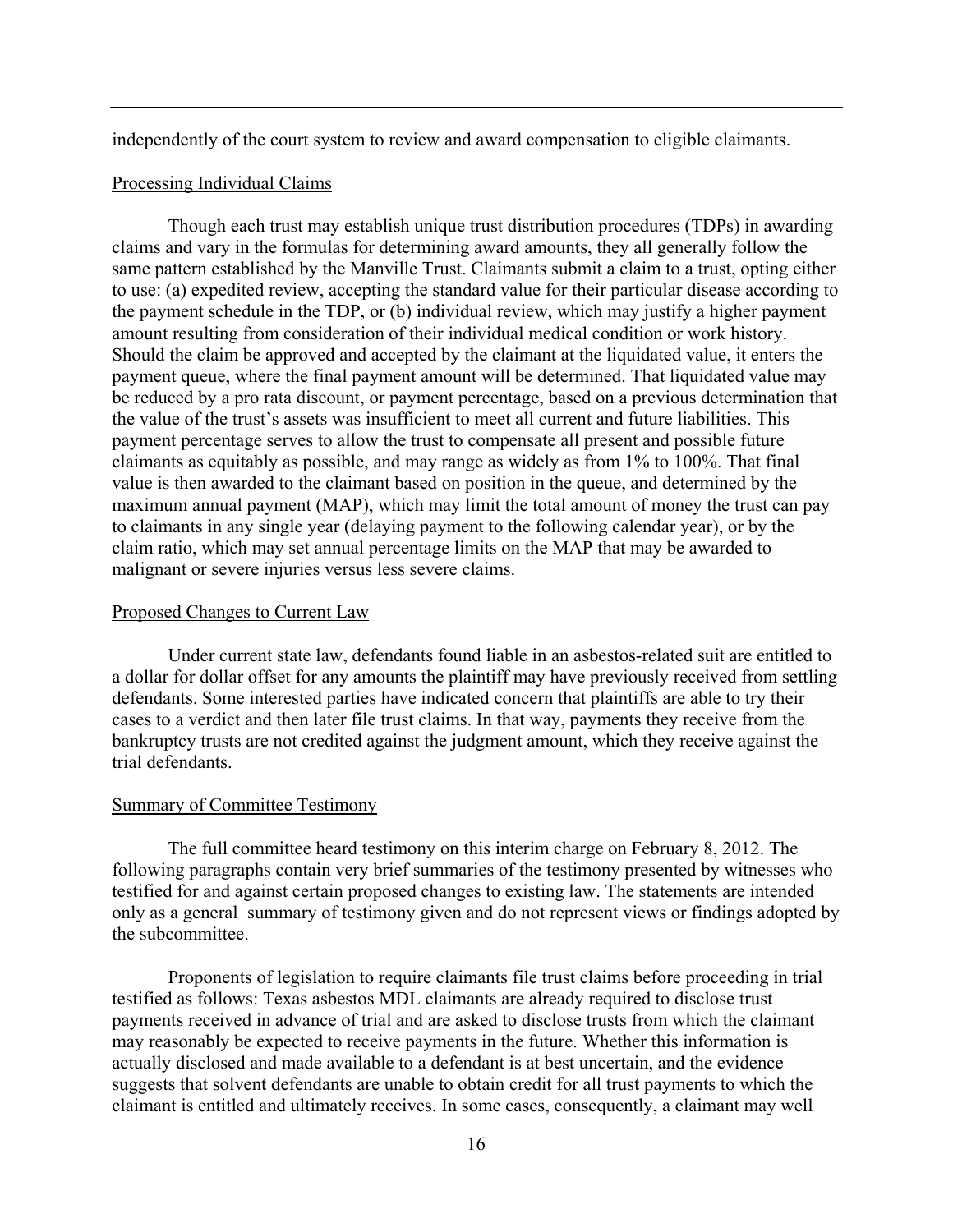recover more than once for the same injury. These proponents support legislation to address this problem by allowing defendants to seek a stay of further proceedings in the litigation until the claimant has filed claims with all bankruptcy trusts from which the claimant may reasonably expect compensation. Additional statutory requirements mandating discovery of claim information and additional material evidence from the bankruptcy trusts might also be considered to facilitate the full and fair disclosure of all relevant information.

Opponents of this change in current law testified as follows: Existing asbestos MDL discovery already requires the information defendants seek here and an authorization for defendants to obtain claim information directly from the trusts. They contend the Texas asbestos MDL court already provides one of the most transparent processes in the country, and the discovery required by the proposed legislation is substantially greater than asbestos defendants, who demand strict confidentially in the evaluation, processing and settling of asbestos claims, are willing to provide. The Institute for Legal Reform (Chamber of Commerce) proposed similar changes to the Federal Bankruptcy Rules but after extensive investigation, the committee denied ILR's proposal based on the absence of a compelling need. Even a RAND Report funded by asbestos defendants and their insurers states that no problem can be identified in states like Texas where previous tort reform has provided several liability, the allocation of fault to responsible 3rd parties, and set-offs and credits against judgments. As addressed in the hearing, Texas defendants have access to all of these opportunities subject to the Texas Supreme Court's opinion in *BorgWarner v. Flores*. 4 

The subcommittee heard additional testimony from resource witnesses at a public hearing July 11, 2012. That testimony indicated that the number of asbestos cases actually tried in Texas is relatively small. The applicability of the provisions related to the giving of credits for settlement dollars in a trial setting comes into play in only eight to ten asbestos related cases each year in which juries are selected and a trial begins. Excluding Harris County, there were only eight cases that reached a verdict during the three year period from 2008-2011.

 $\overline{a}$ 

<sup>4</sup>  *Borg-Warner Corp. v. Flores*, 232 S.W. 3d 765 (Tex. 2007).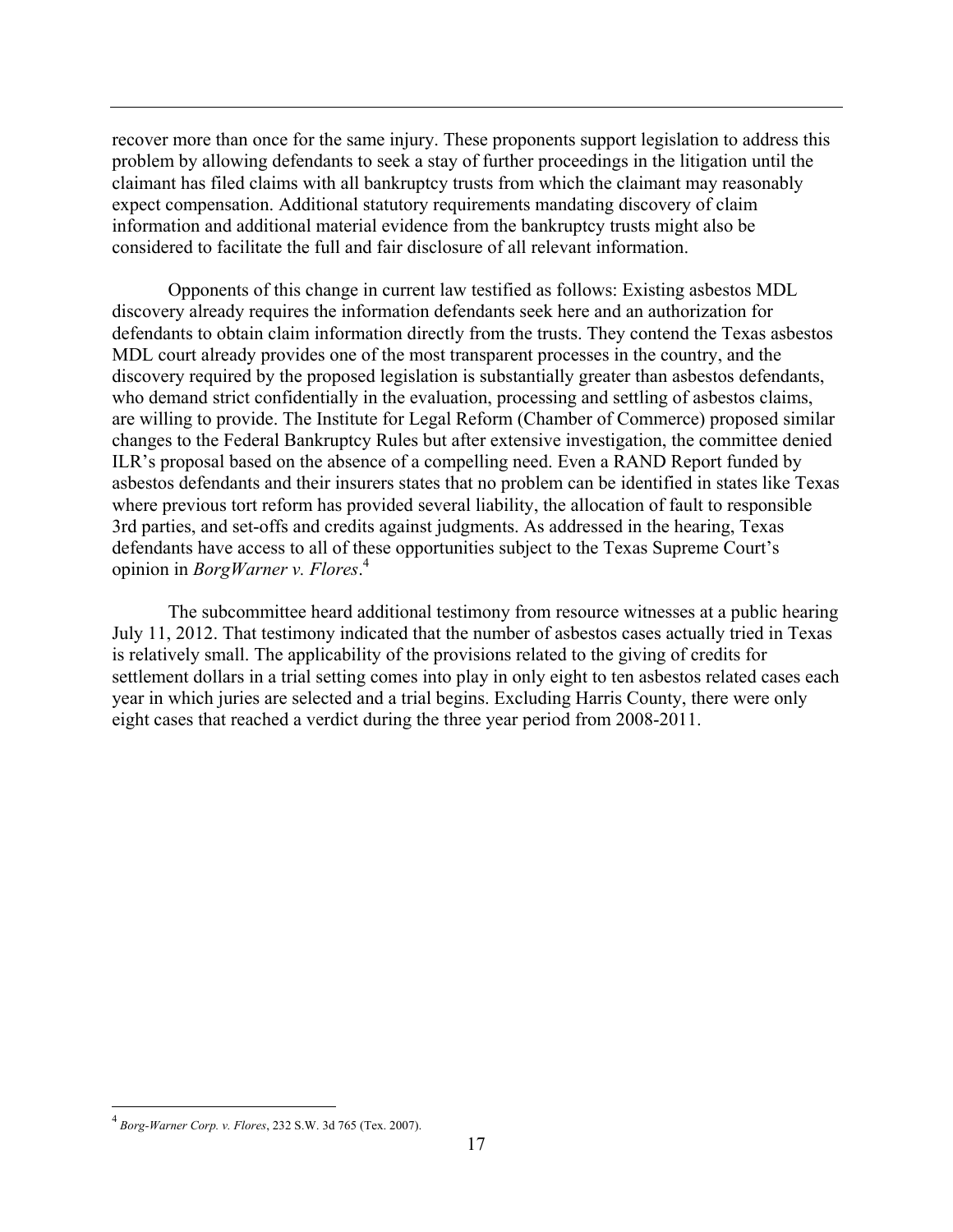Study the public policy implications of lawsuit lending and its effects on the civil justice system.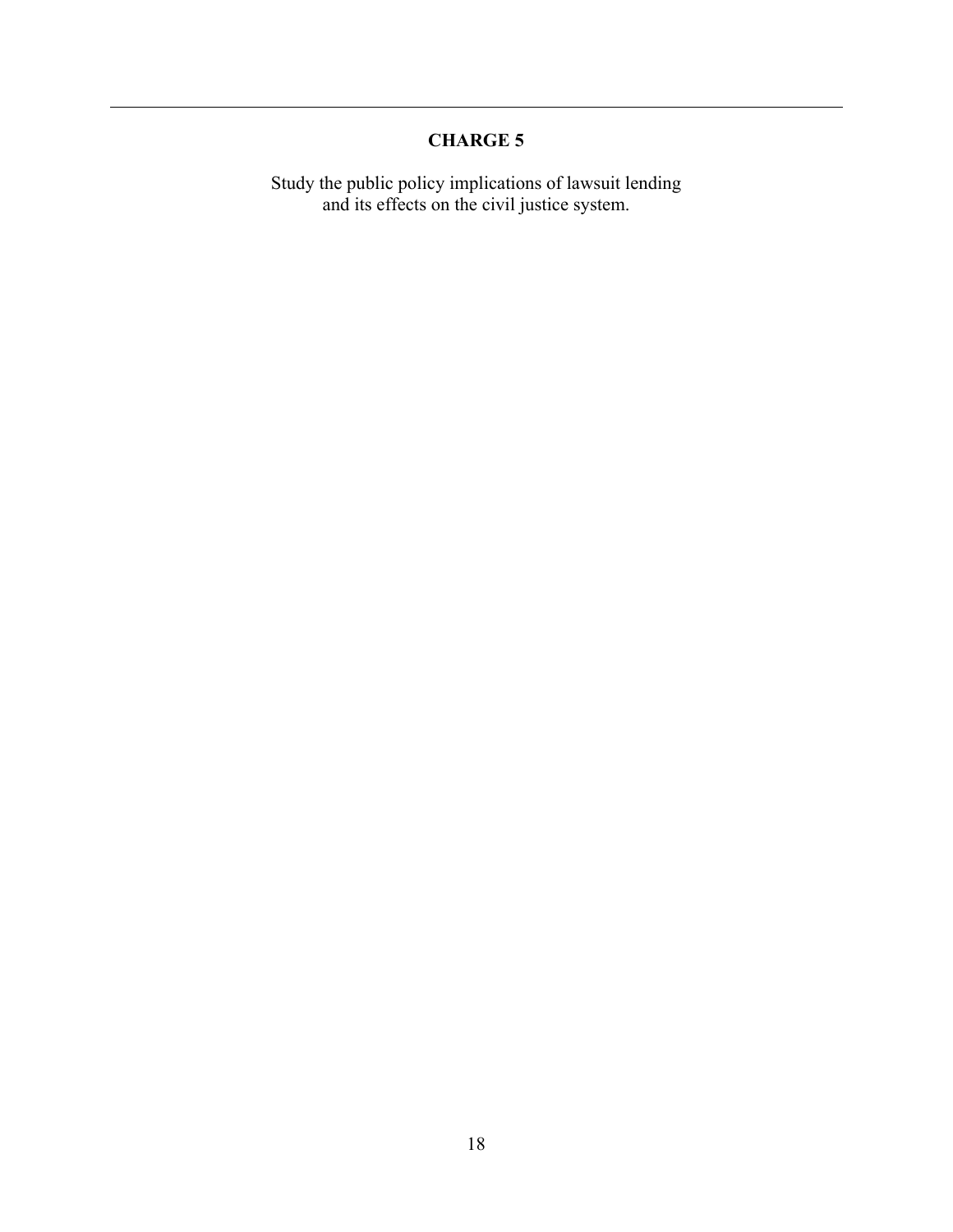*CHARGE 5: Study the public policy implications of lawsuit lending and its effects on the civil justice system.*

#### Committee Hearing

The House Committee on Judiciary & Civil Jurisprudence met in a scheduled public hearing on Wednesday, April 18, 2012 at 10:00am in room E2.012, Texas State Capitol.

The following is the list of invited testimony who either testified on behalf of themselves or the listed entity:

John Beisner (Institute for Legal Reform) Gary Chodes (Oasis Legal Finance) Harvey Hirshfeld (American Legal Finance Association) Lisa Kaufman (Texas Civil Justice League) Charles Shewmake (BNSF Railway) Patricia Tillman (Self)

Summary of Committee Hearing

The committee was charged with studying lawsuit lending in Texas. During an interim hearing held on April 18, witnesses from a variety of professions testified on the subject.

 The first thing that became apparent is that a distinction must be made between lenders who loan relatively small amounts of money directly to the litigants (consumer lending), and the large financial operations that engage in larger lawsuits (lawsuit finance).

 Regarding consumer lending, these are typically small loans made directly to the plaintiff by a company with the expectation of repayment from proceeds of a settlement or judgment. Often times, this loan helps to get a plaintiff through a rough time in their life until a lawsuit can be brought to resolution. While the interest rates that can be charged are not cheap, the consumer lending company has no expectation of repayment other than through the successful settlement of the lawsuit. Because of this non-recourse loan arrangement, a plaintiff is protected from liability and further financial harm.

 Testimony moved fluidly between talking about consumer lending and lawsuit finance, and sometimes it was difficult to tell which one members and witnesses were talking about. However, after extensive testimony it appears that most of the concern expressed at the hearing centers on lawsuit finance.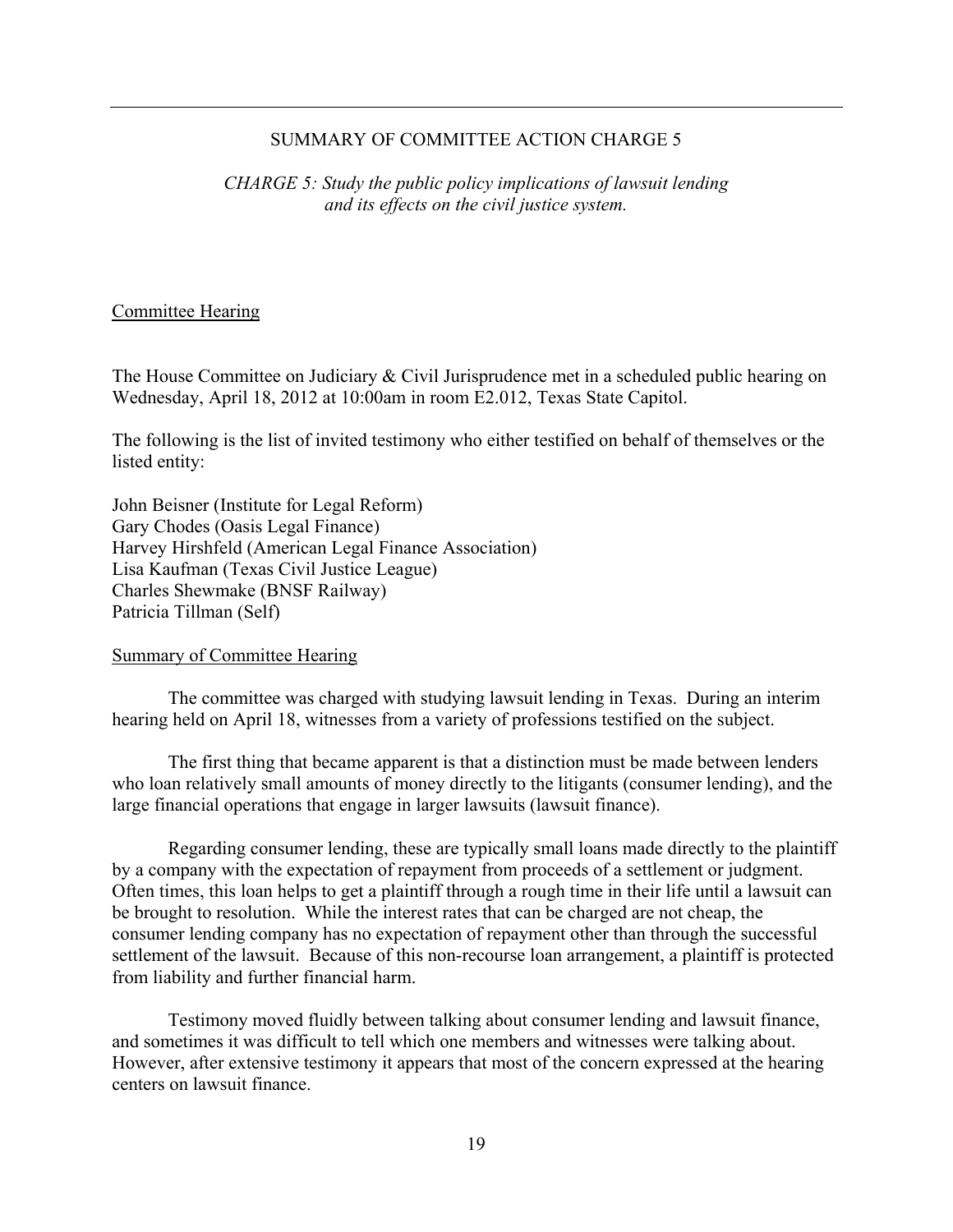There are several concerns raised about lawsuit finance. The first is that there is no concrete way to determine the extent of the relationship between the lawsuit financer, the attorneys participating in lawsuit finance, and the client. These companies who facilitate lawsuit lending are currently protected from discovery through the attorney/client privilege. Because of this, the opposition cannot determine the extent of the relationship between the litigant, the attorney of record, and the lawsuit finance company.

 What is apparent is that, when a lawsuit finance lender funds a lawsuit expecting some sort of return, that the nature of the lawsuit changes completely. The lawsuit finance company has a relationship with the attorney, but not with the plaintiff. Their interests may not coincide with the plaintiff's. The lawsuit finance company's interest is purely financial, and is not subject to the ethical requirements that the attorneys must meet. Although because of the broad protections granted through attorney/client privilege, there is no way to discover what the compensation strategy is.

 Secondly, companies that participate in lawsuit finance are typically hedge-fund type companies, and many of them are publicly traded companies. When a company such as this participates and facilitates lawsuits, it begs the question, is the lawsuit the company is investing in considered a security? This third party being part of a lawsuit brings a non-attorney presence to a lawsuit. In fact, having a lawsuit finance company take part in a lawsuit fundamentally changes the lawsuit, because unlike the attorneys representing the litigants, the lawsuit finance company has no responsibility to the litigants.

#### Committee Recommendations

This committee affirms that "consumer lending" serves a legitimate need in the Texas economy. While the committee believes that reasonable regulations may be appropriate, it makes no specific recommendation regarding the regulation of consumer lending, and believes that no compelling reason to prohibit the practice has been offered.

Regarding "Lawsuit Finance", it is the committee's opinion that companies engaged in lawsuit finance should have to disclose their financial arrangements with attorneys, and their financial interest in lawsuits. There should be limits on this discovery; for instance, attorneys should not be able to determine opposing counsel's legal strategy through discovery. This should still fall under the attorney/client privilege. But, because of the unique circumstances behind these types of cases, there should be exceptions to the attorney/client privilege when these types of investors become involved in a lawsuit. Plaintiffs deserve to know when a third party has an interest in their lawsuit and what that interest is, as does the defendant and opposing counsel.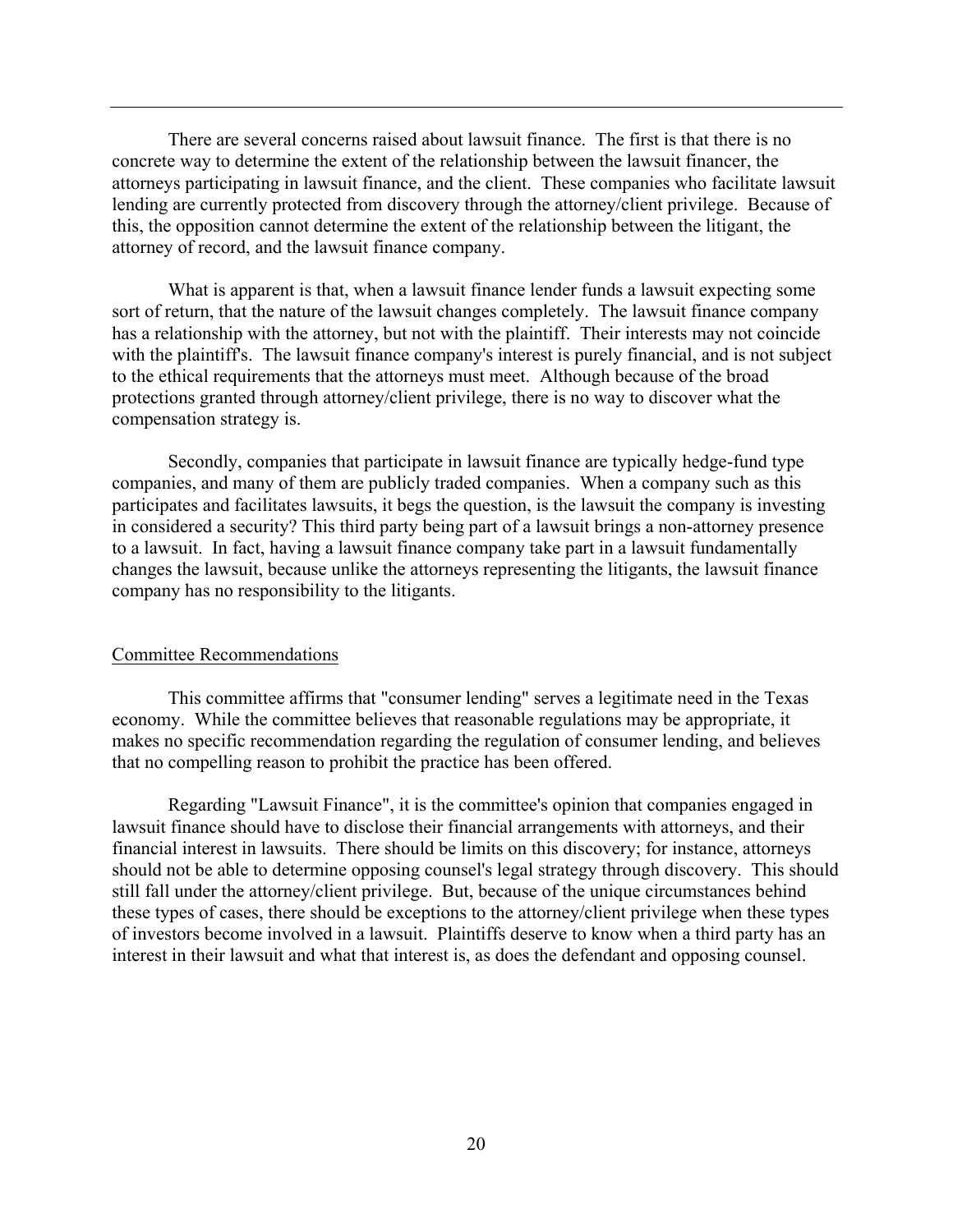Study whether the asbestos and silica multidistrict litigation courts should be allowed to dismiss, without prejudice, claims on the courts' inactive dockets for want of prosecution under certain circumstances.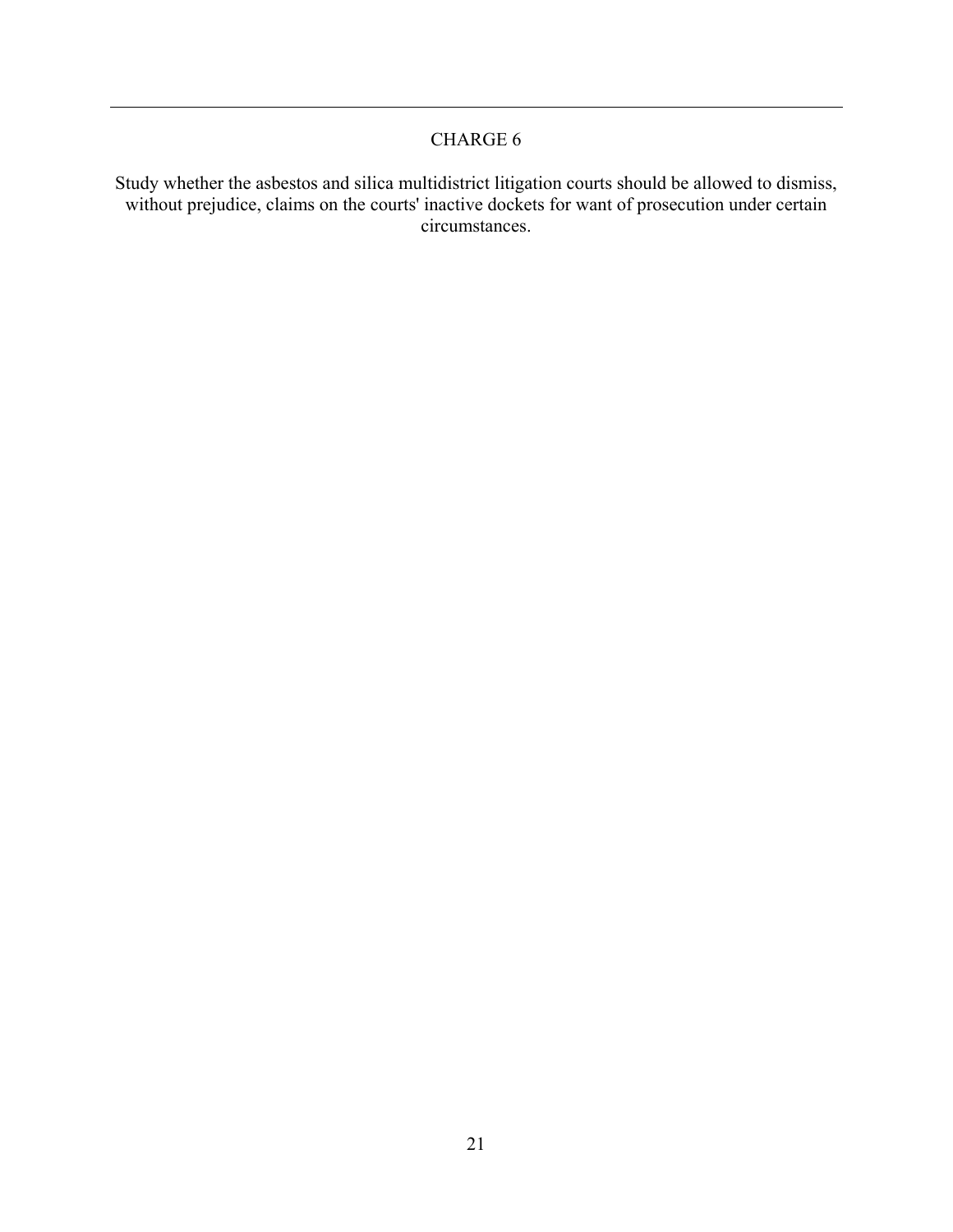*CHARGE 6: Study whether the asbestos and silica multidistrict litigation courts should be allowed to dismiss, without prejudice, claims on the courts' inactive dockets for want of prosecution under certain circumstances.*

#### Committee Hearing

The House Committee on Judiciary & Civil Jurisprudence met in a scheduled public hearing on Wednesday, February 8, 2012 at 10:00am in room E2.010, Texas State Capitol.

The following is the list of invited testimony who either testified on behalf of themselves or the listed entity:

Kay Andrews (Texas Civil Justice League) Mark Behrens (U.S. Chamber Institute for Legal Reform) Bryan Blevins (Self; TTLA/Self) George Christian (Texas Civil Justice League) Lee Parsley (Texans for Lawsuit Reform)

#### Summary of Committee Hearing

The Committee met in a public hearing and heard testimony from interested parties on this issue. In order to fully study this charge, Chairman Jackson appointed a subcommittee including Sarah Davis, Jim Jackson, Connie Scott, Richard Raymond, and chaired by Tryon Lewis. The following is the report of that subcommittee.

#### Establishment of Asbestos Claim Multidistrict Litigation Docket

 In response to the asbestos litigation crisis of the 1980s and 1990s, the Texas Legislature passed Senate Bill 15 in 2005, which created Chapter 90 in the Texas Civil Practice and Remedies Code. That legislation imposed a requirement that plaintiffs file a report showing they met certain medical criteria before they could proceed with their action in court. It allowed the Multidistrict Litigation (MDL) Panel to establish MDL proceedings for asbestos claims in Texas. At present, Judge Mark Davidson in Harris County hears all pre-trial motions for new or pending asbestos cases which have been transferred to that docket before transferring them back to the court of origin for trial on the merits. In MDL court cases in which the plaintiff has a diagnosis of malignant mesothelioma or other malignant asbestos-related cancer, the court is directed to expedite the action with a goal of bringing the case to trial within six months from the date of transfer back to the originating court. Chapter 16 of the Civil Practice and Remedies Code was also amended to state that the statute of limitations for asbestos-related injuries is a two-year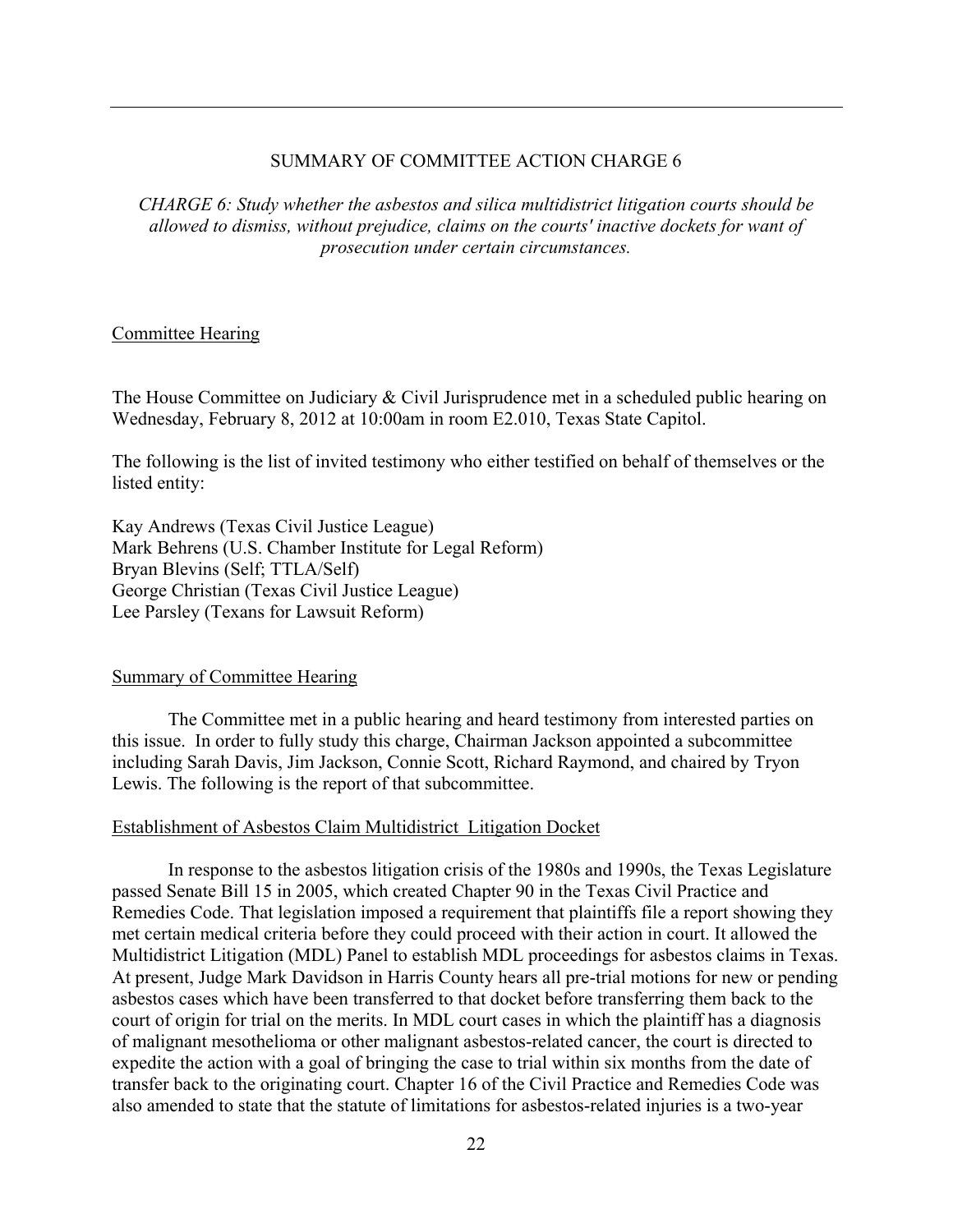period, beginning on the earlier of the date the affected person's death or the date they filed the report, required by Chapter 90, showing they met certain medical criteria.

#### Summary of Committee Testimony

The full committee heard testimony on this interim charge on February 8, 2012. The following paragraphs contain very brief summaries of the testimony presented by witnesses who testified for and against certain proposed changes to existing law. The statements are intended only as a general summary of testimony given and do not represent views or findings adopted by the subcommittee.

Proponents of legislation to allow the MDL courts to dismiss the inactive claims without prejudice testified as follows: Claimants who may develop an asbestos or silica-related disease that satisfies the medical criteria could be protected by continuing to toll the statute of limitations, allowing claimants to refile their cases when they meet the medical criteria for impairment. They claim this relatively straightforward solution would not disadvantage either side and would address the ethical problems associated with maintaining large backlogs of inactive claims.

Opponents of this change in current law testified as follows: Originally, the proponents of Senate Bill 15 by Janek sought the outright dismissal of pending claims in which the plaintiffs failed to meet statutory standards. After extensive negotiations, the parties agreed to adopt a procedural device, "the inactive docket," that was already in use by several courts in other states. They claim the retroactive dismissal of unimpaired claims would raise the same difficult questions under the "Open Courts" provision of the Texas Constitution today as in 2005. These concerns are reflected in the Texas Supreme Court's opinion in *Robinson vs. Crown Cork*<sup>1</sup> and the 1st Court of Appeals' recent opinion in *Union Carbide v. Synatzske*. 2 They claim the Legislature made a decision to link the inactive docket, the MDL proceedings and the new statute of limitations such that if any one of *90.007, 90.010, 16.0031* are found invalid then all three fail.

At a public hearing of the subcommittee on July 11th, 2012, members heard testimony from the judge of the MDL court and the executive director of the Office of Court Administration as resource witnesses. According to that testimony, there are approximately 700- 1,300 cases pending on the active docket. The number of plaintiffs having cases on the inactive docket is not precisely known, but is estimated between 35,000 to 85,000. Witnesses testified that the inactive docket is essentially a "deep freeze", and that no activity takes place for cases dated from before September 1, 2005, other than an occasional motion to convert a case from the inactive docket to the active docket if warranted by the medical conditions of the plaintiff. Due to the provisions in the statute, the court has very little authority to enter orders with respect to those cases. It is unclear whether the court has power to perform such minor duties as to grant motions to substitute counsel, or allow an attorney to withdraw. The court has granted some voluntary non-suits in settled cases.

1

<sup>1</sup> *Robinson v. Crown Cork & Seal Co., Inc*., 335 S.W. 3d 126 (Tex. 2010).

<sup>2</sup> *Union Carbide Corp. v. Synatzske*, No. 01–09–01141–CV, 2012 WL 2452044 (Tex.App.--Houston [1st Dist.] June 28, 2012, no pet. h.).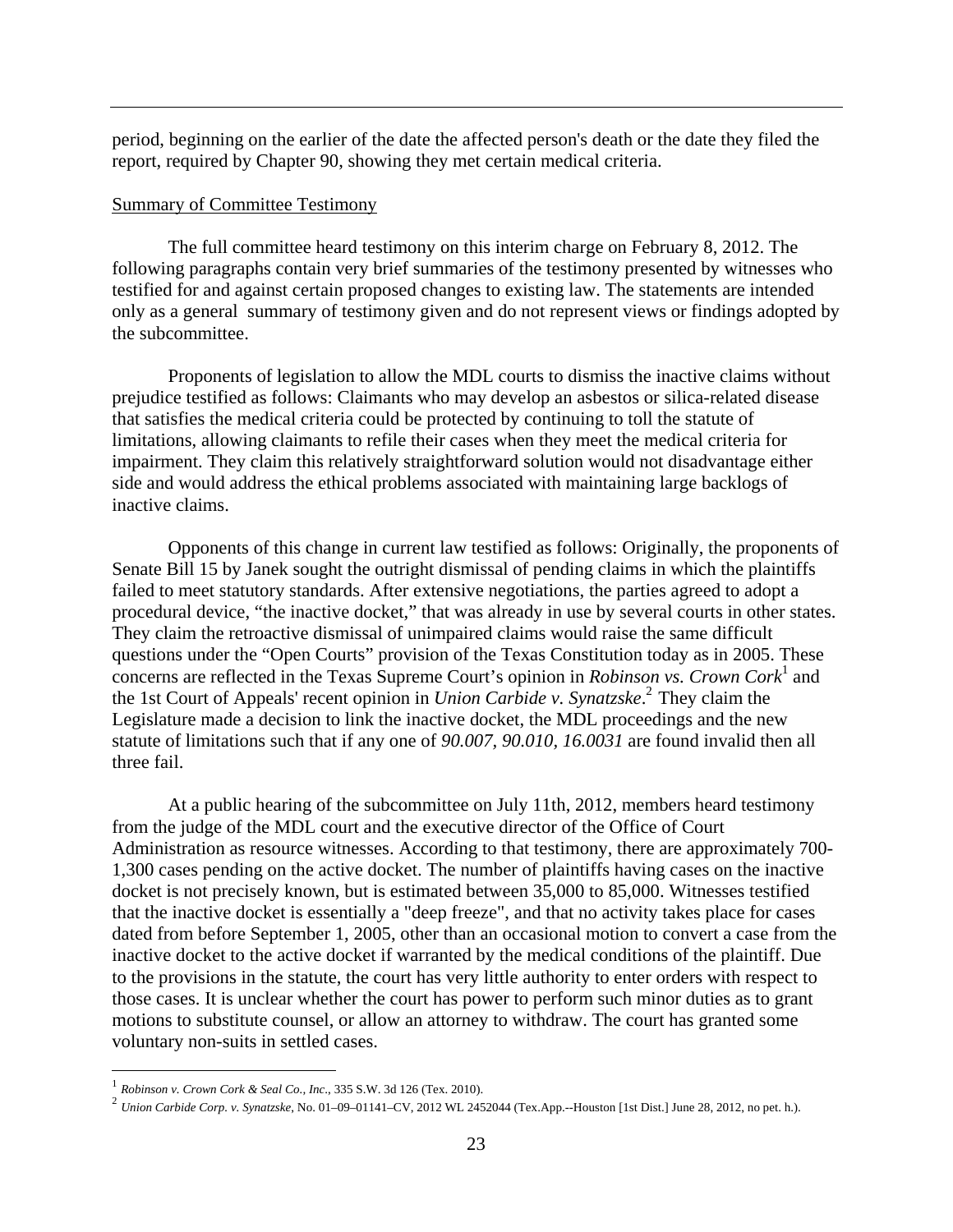#### Comments on the Silica MDL Court

The silica MDL court docket is much smaller, but could raise many of the same concerns in the future. At present, there are 669 cases pending before the silica MDL court, of which only seven cases are less than five years old. This total case load represents approximately 7,000 plaintiffs. The majority of the cases are on the inactive docket. As of September 2010, only 22 cases had been transferred to the active docket, and none had yet proceeded to trial.

#### Recommendations of the Subcommittee

The subcommittee recommends to the Legislature that the judges of the asbestos and silica litigation MDL courts be given authority to exercise their discretion for the entry of orders of dismissal without prejudice in cases in which the plaintiff has died and no estate or survivor has been substituted as plaintiff, after being given reasonable opportunity to do so, within the limitations period for bringing a wrongful death suit; in cases in which the plaintiff has brought an action involving an asbestos or silica claim in another state or jurisdiction during the pendency of the suit in Texas; and in cases in which the plaintiff cannot be contacted or has failed to indicate a desire to continue the litigation, after being given a reasonable opportunity to do so. The particular procedure would be within the discretion of the MDL court.

 In addition, the subcommittee understands that the appellate courts have before them cases, such as *Union Carbide v. Synatzske*, which raise questions involving the constitutionality of the application of the statutory standards to inactive docket cases. The decisions from the appellate courts may have an effect on proposed legislation. The subcommittee does not assert any opinion on the merits of those cases, and the Legislature must be mindful of them because of the constitutional questions they raise.

The subcommittee is further of the opinion that legislation granting expanded ability of courts to dismiss certain inactive cases should be so tailored as to minimize cost burdens on the parties and courts and to not impair the access to the courts of litigants who may have meritorious claims.

#### Committee Recommendations

The committee concurs with the finding of the subcommittee.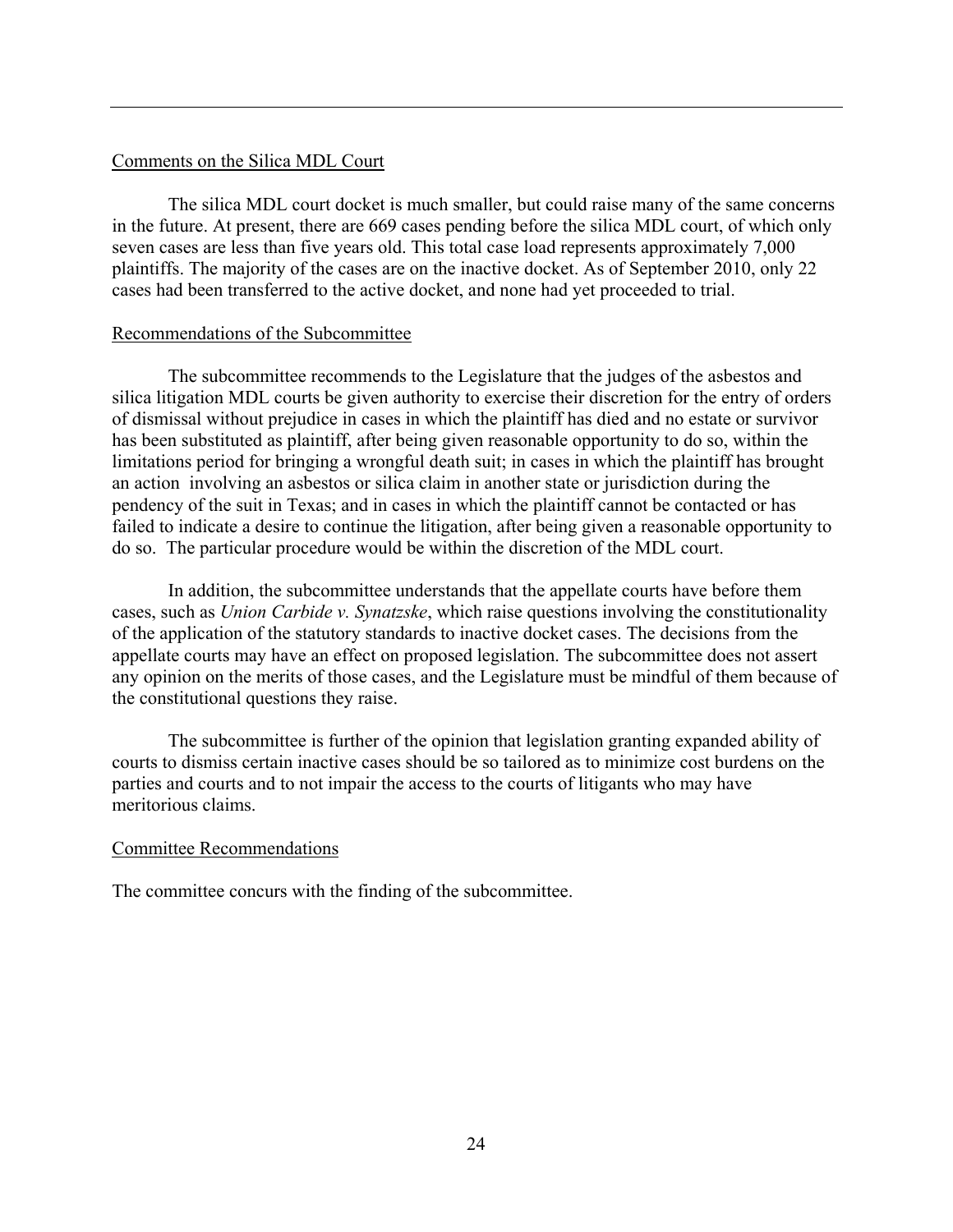Study best practices regarding corporate governance. Make recommendations on the confidentiality of communications to ombudsmen in order to provide more protections to complaining parties.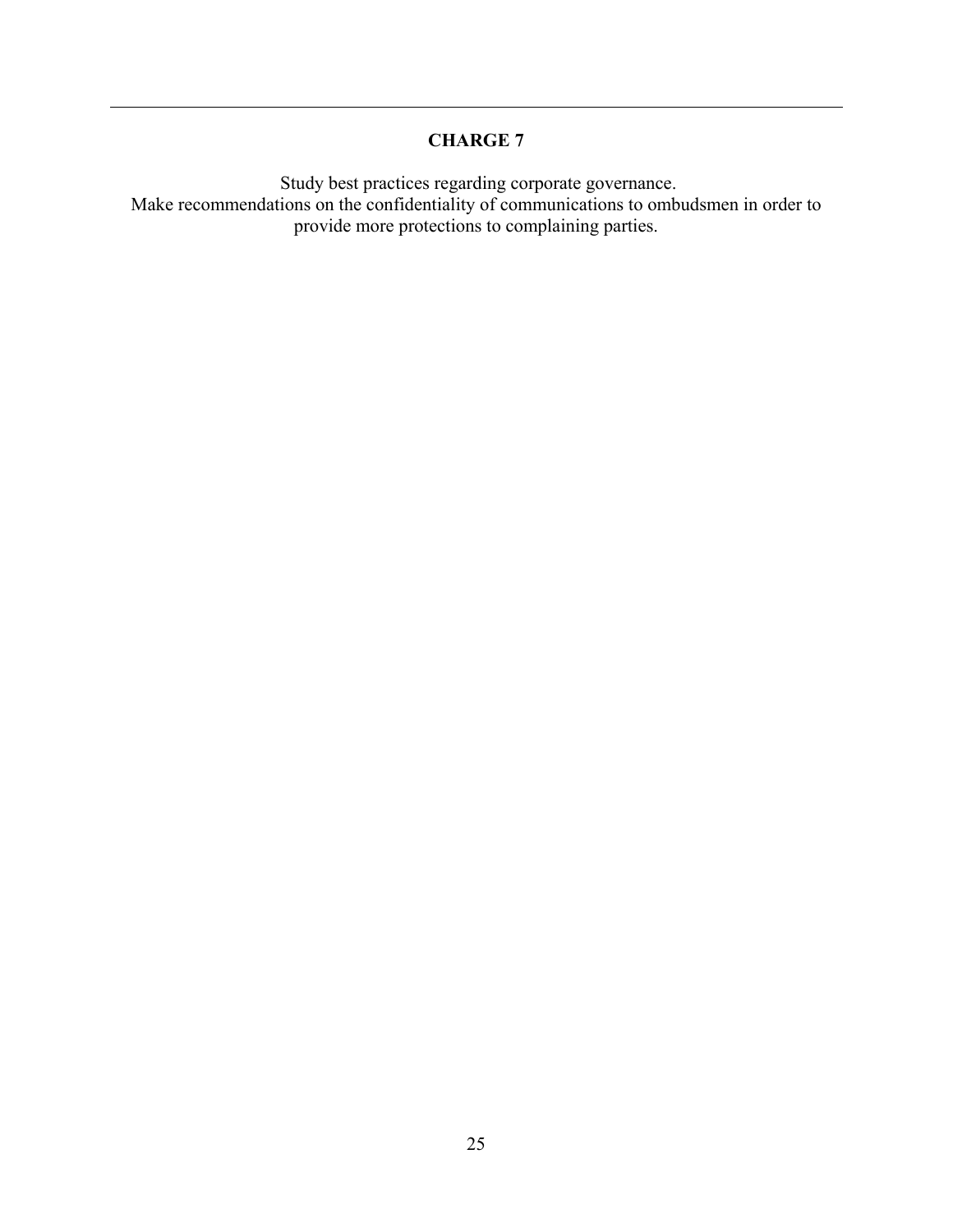*CHARGE 7: Study best practices regarding corporate governance. Make recommendations on the confidentiality of communications to ombudsmen in order to provide more protections to complaining parties.*

#### Committee Hearing

The House Committee on Judiciary & Civil Jurisprudence met in a scheduled public hearing on Wednesday, April 18 at 10:00am in room E2.012, Texas State Capitol.

The following is the list of invited testimony who either testified on behalf of themselves or the listed entity:

Ralph Hasson (The Ombudsmen Shield Law Coalition) Charles Howard (Self) Amos Morale (Marathon Oil Company)

#### Summary of Committee Hearing

Ombudsman programs provide an avenue for employees to resolve disputes internally, within their own corporation, and give employees a sense of security when discussing possible "whistle-blowing" activities. They also allows corporations to resolve disputes without resorting to costly litigation. During the 80th Legislative Session, Representative Patrick Rose filed House Bill 3578 to protect the confidentiality of communications and records of Ombudsman in programs set up by companies for their employees. H.B. 3578 allowed an ombudsman program to maintain the confidentiality of communications with employees and provided the legal right for ombudsman programs to withhold the identity of the complainant and protect confidential information, even in the face of a subpoena, unless disclosure was necessary to prevent an imminent threat of serious harm. The bill passed the House but was not voted out of the Senate Jurisprudence Committee. The Speaker has charged the Judiciary Committee to study Ombudsman programs and make recommendations as to their usefulness and future in Texas.

The Committee heard testimony from several professional ombudsmen about their profession, and the best practices that will be necessary in order to be certified as an Ombudsman program in Texas. Witnesses testified that ombudsmen are important because they help employees both resolve conflict and surface concerns over misconduct and provide information and guidance necessary for some employees before they are willing to come forward. The Committee heard testimony that, among corporate employees, the fear of retaliation remains extremely powerful and there are limitations of formal channels in the corporate environment for those who do wish to come forward with a complaint or conflict.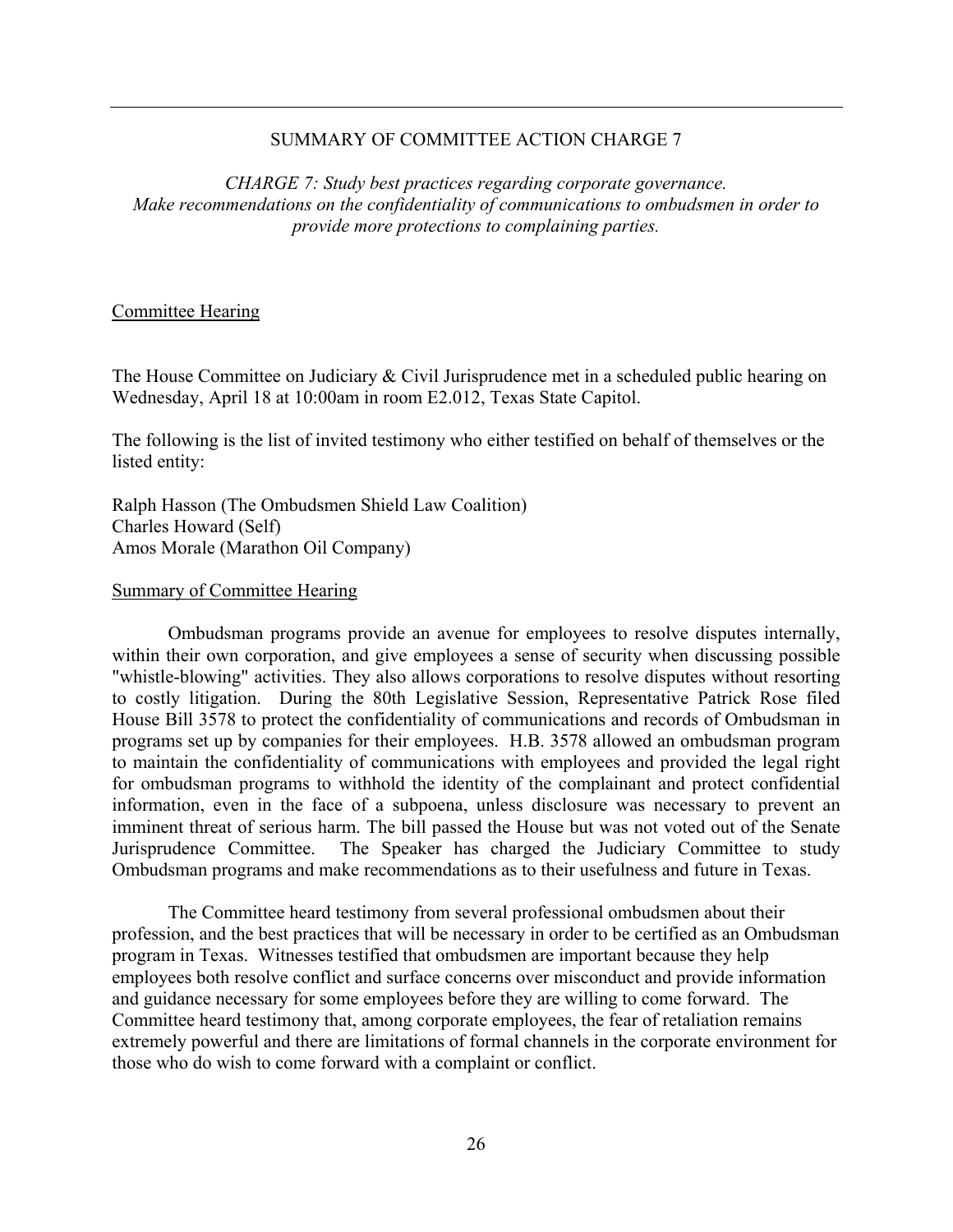The Ombudsman programs advocated by those testifying are designed to ensure anonymity & confidentiality because the ombudsman relationship is considered privileged and therefore should not be subject to subpoena in litigation. Opponents of the creation of a privilege for ombudsmen programs argue that the effect in the real world of legislatively adopting such a privilege would be to channel conflict into a system that is wholly controlled by an agent of the employer and that is then free from any disclosure or effective oversight. Opponents also pointed out that state-created Ombudsman programs differ from private programs because these offices have clear statutory duties and mandates, together with the protection of the law. They are in no way dependent on the good graces of the agencies that they monitor.

#### Committee Recommendations

The Committee recommends legislation that is designed to protect the confidentiality of communications with the organizational ombudsman. This legislation should ensure that the opportunity to assert the privilege is based on a demonstration that the ombudsman program is structured in keeping with professional best practice standards. The privilege should attach to the ombudsman program, rather than to any party to an issue, and should be designed to provide organizational ombudsman programs with confidentiality protections parallel to those provided under Texas law to confidential communications in alternative dispute resolution procedures. The proposed legislation should also specify as a requirement for an ombudsman program seeking to assert the privilege that the ombudsman program does not have authority to receive notice of claims against the employer. A bill passed by the full House in 2007, HB 3578, provides the model for such legislation.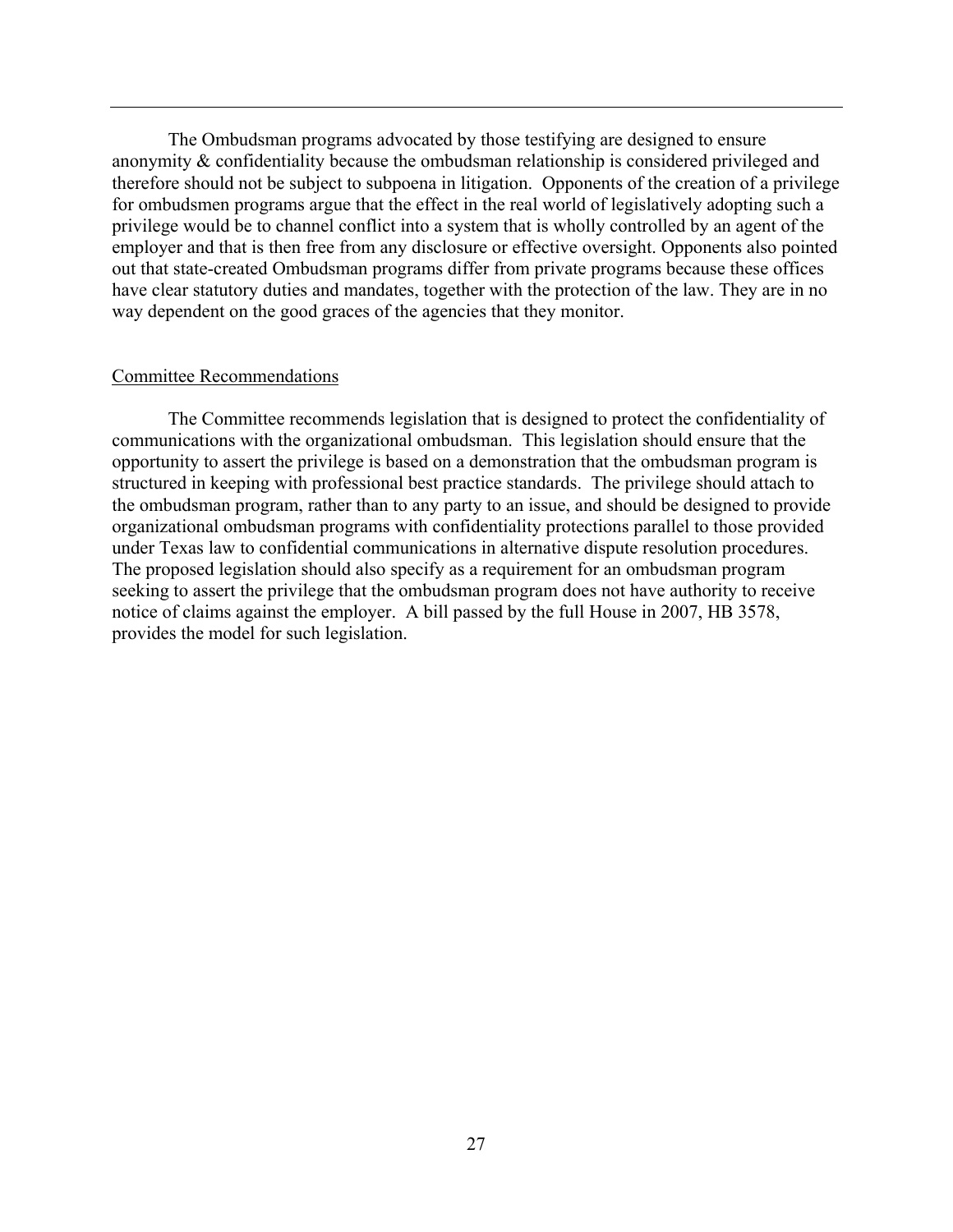Monitor the agencies and programs under the committee's jurisdiction and the implementation of relevant legislation passed by the 82nd Legislature.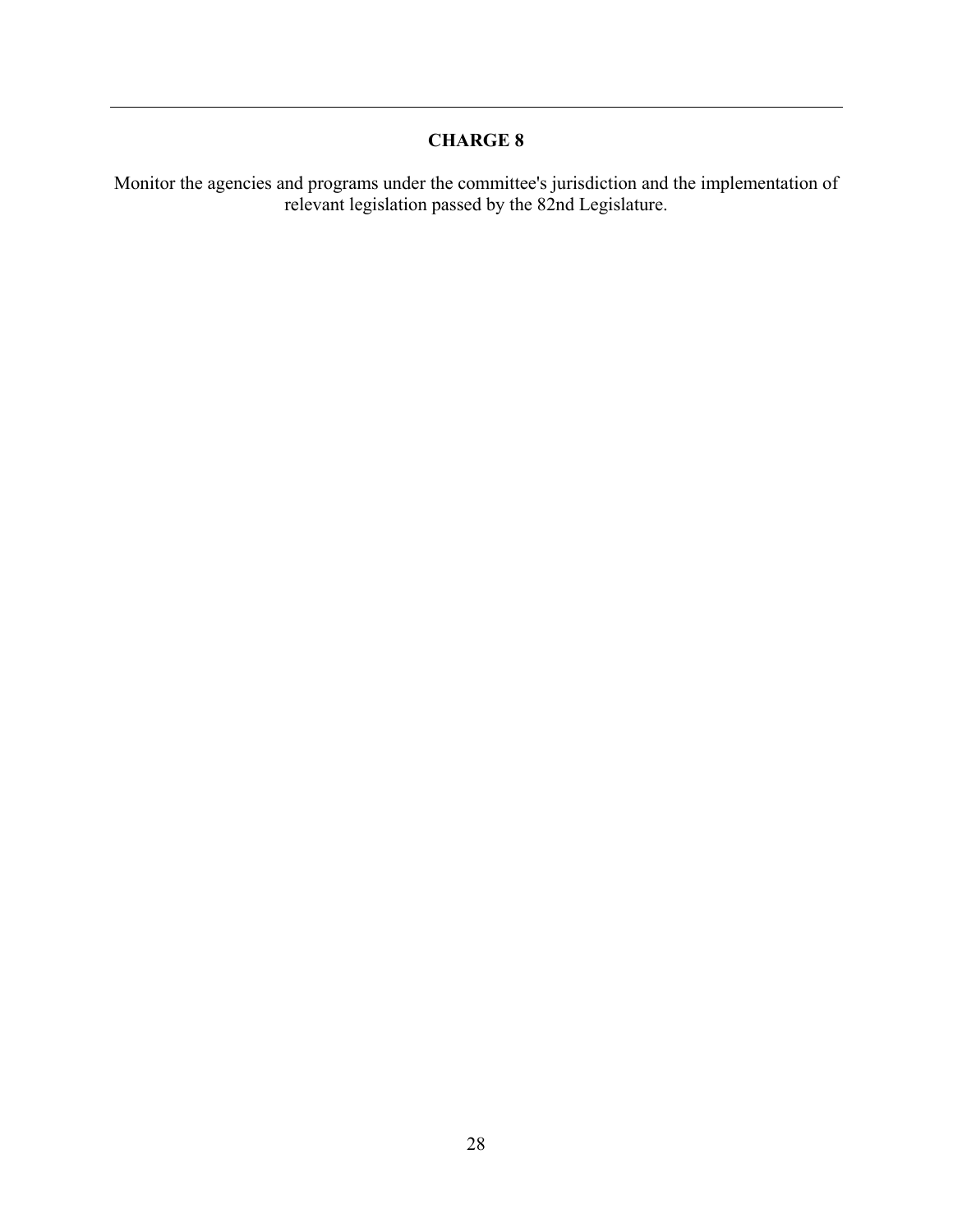*CHARGE 8: Monitor the agencies and programs under the committee's jurisdiction and the implementation of relevant legislation passed by the 82nd Legislature.*

#### Committee Hearing

The House Committee on Judiciary & Civil Jurisprudence met in a scheduled public hearing on Wednesday, July 11 at 10:00am in room E2.010, Texas State Capitol.

The following is the list of invited testimony who either testified on behalf of themselves or the listed entity:

Tom Cunningham (Commission on Judicial Conduct) Don Ford (Guardianship Certification Board) Michelle Hunter (State Bar of Texas) Cathleen Parsley (State Office of Administrative Hearings) John Scott (Office of the Attorney General) David Slayton (Office of Court Administration) Tom Walston (State Office of Administrative Hearings) Seana Willing (State Commission on Judicial Conduct) Martin Zelinsky (Department of Information Resources)

#### Summary of Committee Hearing

On July 11, 2012, the House Committee on Judiciary and Civil Jurisprudence met for a hearing to monitor the agencies and programs under the Committee's Jurisdiction. The Committee has jurisdiction over the Supreme Court, the Courts of Appeals, the Court of Criminal Appeals, the State Commission on Judicial Conduct, the Office of Court Administration of the Texas Judicial System, the State Law Library, the Texas Judicial Council, the Guardianship Certification Board, the Office of the Attorney General, the Court Reporters Certification Board, the Board of Law Examiners, the State Bar of Texas, and the State Office of Administrative Hearings.

The Committee opted to hear from the Commission on Judicial Conduct, the Guardianship Certification Board, the State Bar of Texas, the State Office of Administrative Hearings, the Office of the Attorney General, and the Office of Court Administration.

The Committee also heard testimony from the Office of Court Administration and the Department of Information Resources on the state of a uniform electronic filing system in Texas. David Slayton, with the Office of Court Administration, testified that the Texas e-filing program was started in 2002 and now covers 52 counties (more than 75% of the State's population) and processes about 40,000 e-filings monthly. E-filing is mandatory for civil filings in the Supreme Court, several appellate courts and a few district courts.